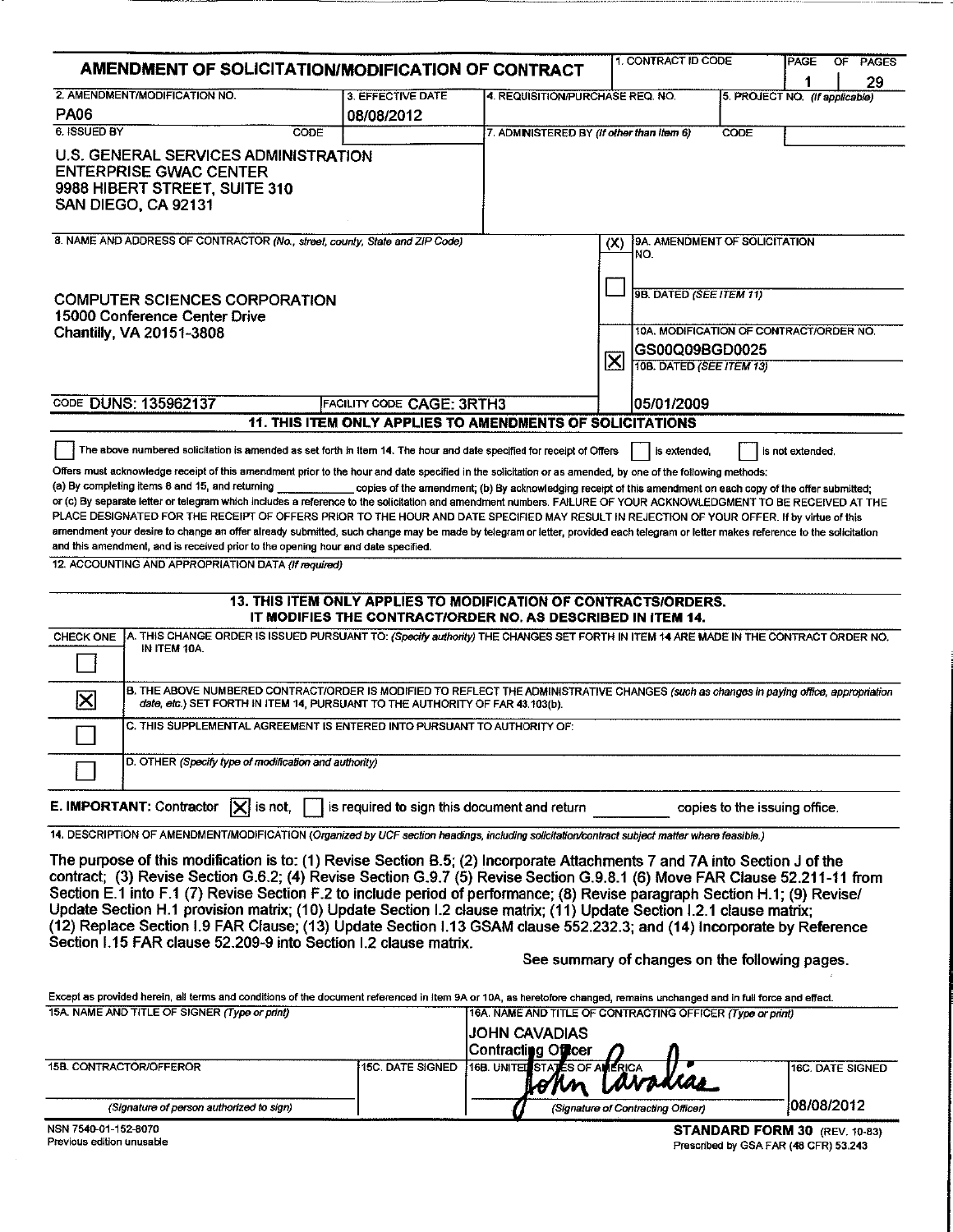Modification PA06 is hereby issued to reflect the following administrative changes:

- 1. REVISE Section B.5 Contract Access Fee to clarify how to show CAF in proposals. (Full text attached below.)
- 2. INCORPORATE Attachment 7 and 7A of Section J into the contract: GWAC Management Module CLIN Reporting Format. (Full text attached in Modification.)
- 3. REVISE Section G.6.2 Program Office Meetings. A clarification of the required contractor attendees and schedule. (Full text attached in Modification.)
- 4. REVISE Section G.9.7 Contractor Administrative Reporting. (Full text attached in Modification.)
	- a. REMOVE the words in G.9.7(c) Purchase Data: "accepted invoice" and REPLACE with the words: "paid or accepted invoice" concerning the contractor's reporting requirements.
	- b. ADD the sentence in G.9.7(c) Purchase Data: "If CAF payment credit/debit adjustments are made, such as from paid invoices not matching accepted invoices (that were previously reported), the contractor shall adjust and reconcile CAF payment data with purchase data in the GMM."
	- c. ADD the sentence in G.9.7(c) Purchase Data: "The contractor shall report purchase data in accordance to Section J Attachment 7 GWAC Management Module CLIN reporting format."
	- d. ADD the sentence in G.9.7(c) Purchase Data: Zero Purchase Data: "If no Purchase Data was received during a required reporting period for a specific task order, the contractor shall report in the 'Zero Purchase Data' screen located in the GMM system for that particular task order.
	- e. REMOVE the sentence in G.9.7(c) Purchase Data: "The GWAC Management Module categorized direct material and ODCs as defined in FAR 52.232-7 simply as ODCs." REPLACE with the sentence: "ODCs, for exclusive purpose of reporting in CLIN# C00 of the GWAC Management Module, is hereby defined as written within the 'Instruction' columns in Attachment 7 of Section J of the contract, '*GWAC Management Module CLIN Reporting Format*.' Thus, this definition of ODCs does not correspond to the FAR's definition."
	- f. Other minor administrative changes, as noted in the attached Section G.9.7 full text, made to clarify sub-sections G.9.7 (a), (b), (c), and (d).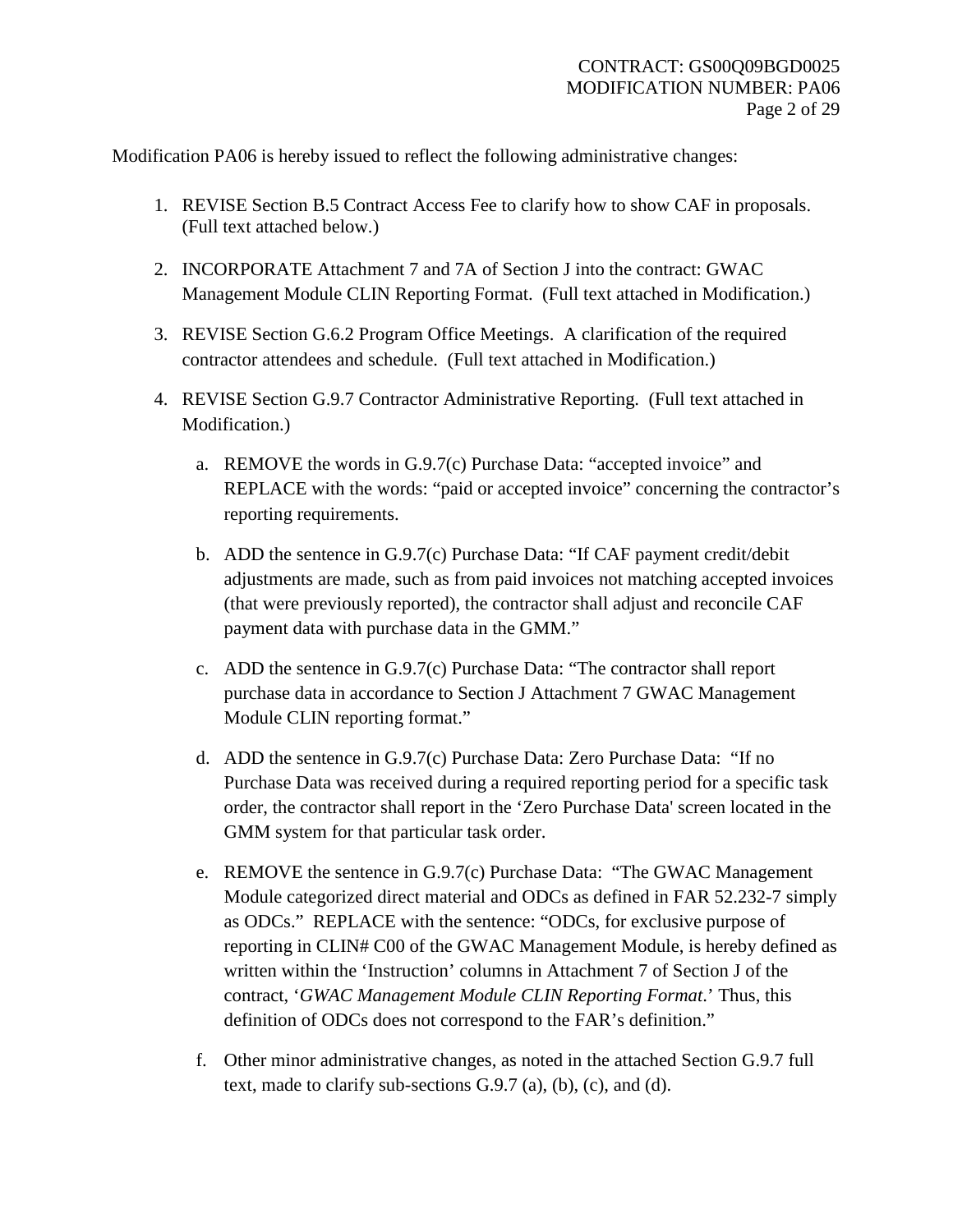- 5. REVISE first sentence: Section G.9.8.1 Annual Order Close-out Report: "As long as the contractor has open and/or expired Orders on the contract, the Contractor shall submit the Annual Order Close-Out Report to the Alliant ACO at Alliant@gsa.gov, on or before May 30th of each year until the completion of the basic contract and all Orders.
- 6. MOVE FAR Clause 52.211-11 (Liquidated Damages Supplies, Services or Research and Development from Section E.1 to F.1.
- 7. REVISE F.2 TERM OF BASIC CONTRACT to include period of performance of the basic contract
- 8. REVISE Paragraph H.1 of the Basic Contract Change clause to provision
- 9. REVISE/UPDATE Provision matrix at H.1
- 10. UPDATE, INSERT and REMOVE clauses in Clause matrix at I.2
- 11. UPDATE and REMOVE clauses in Clause matrix at I.2.1
- 12. REPLACE I.9 FAR Clause 52.232-32\* PERFORMANCE-BASED PAYMENT (JAN 2008), WITH FAR Clause 52.232-32\* PERFORMANCE-BASED PAYMENT (APR 2012) in full text.
- 13. DELETE Section I.13 GSAM 552.232-72 FINAL PAYMENT (SEP 1999) in its entirety and REPLACE with Section I.13 GSAM 552.232-72 FINAL PAYMENT UNDER BUILDING SERVICES CONTRACTS (MAR 2012) in full text.
- 14. DELETE Section I.15 FAR 52.209-9 UPDATES OF PUBLICLY AVAILABLE INFORMATION REGARDING RESPONSIBILITY MATTERS, in its entirety and REPLACE with Section I.15 RESERVED. FAR 52.209-9 will be Incorporated By Reference in I.2 Clause Matrix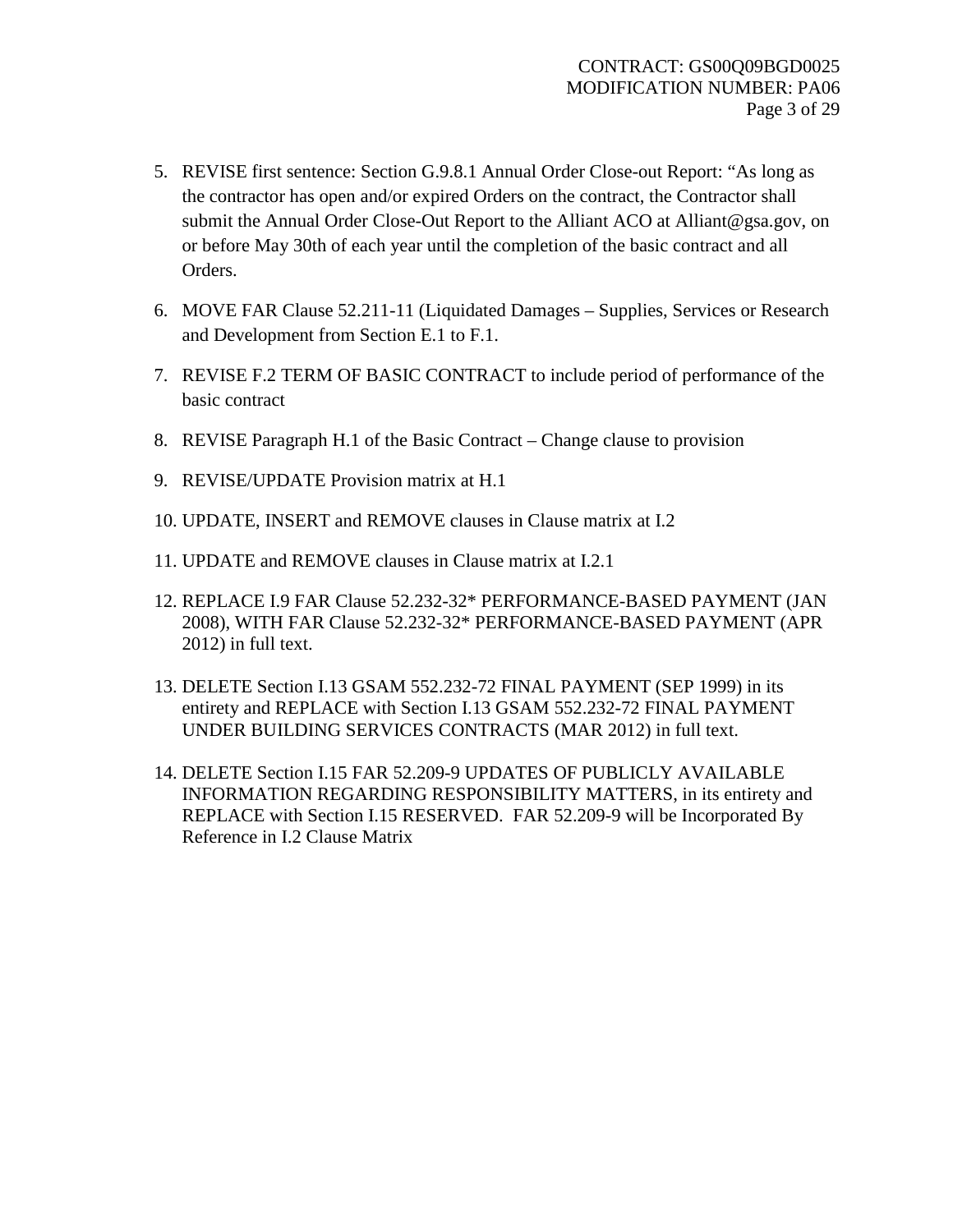1. REVISE Section B.5 Contract Access FEE. (Full text attached below.)

The Contract Access Fee (CAF) is a required GSA fee that is fixed at  $\frac{3}{4}$  of one percent (i.e., 0.0075). This fee shall never to be treated as a negotiable element between the contractor and ordering agency. CAF shall be applied to the total price for contractor performance as billed to the Government.

The basic formula is: Total  $CAF = Total Price * CAF$  Percentage.

The total CAF collected per Order may be capped at a set amount to be determined by the Alliant GWAC Program Office. For more information on this cap, please see the Alliant website (http://www.gsa.gov/alliant).

The Contractor shall estimate CAF in their proposals to the ordering agency for all Orders, regardless of contract- type. It is preferable to the government that an agency's OCO fund CAF as a separate Contract Line Item Number (CLIN), especially for Cost-type contracts. It is acceptable, although not always preferable, for the ordering agency to fund CAF as embedded costs in the CLINS. For example, on Labor Hour CLINS, OCOs may require a contractor to include CAF in their fully-burdened Loaded Hourly Labor Rate. If the ordering agency chooses this option of embedding the CAF in the CLINS, versus a separate CAF CLIN, the OCO must clearly state those required terms in the Task Order Request (TOR), RFP, or RFQ document.

The Contractor remits the CAF to GSA in accordance with Section G.9.5.

2. INCORPORATE Attachment 7 and 7A of Section J into the contract: GWAC Management Module CLIN Reporting Format. This provides further detail of the mandatory reporting requirement established in Alliant Contract Section G.9.7 Contractor Administrative Reporting. (Full text attached below.)

# **GWAC Management Module Contract Line Item Number Reporting Format**

The GSA GWAC Management Module contains unique Contract Line Item Numbers (CLINs) that are specifically defined for the Alliant GWAC (see Attachment A,  $2<sup>nd</sup>$  column). Reporting in the GWAC Management Module is mandatory per Alliant Contract Section G.9.7 Contractor Administrative Reporting.

This contract attachment specifically outlines the reporting data requirements for the Purchase Data (Sales/Invoices).

There are three methods to enter purchase data in the GWAC Management Module.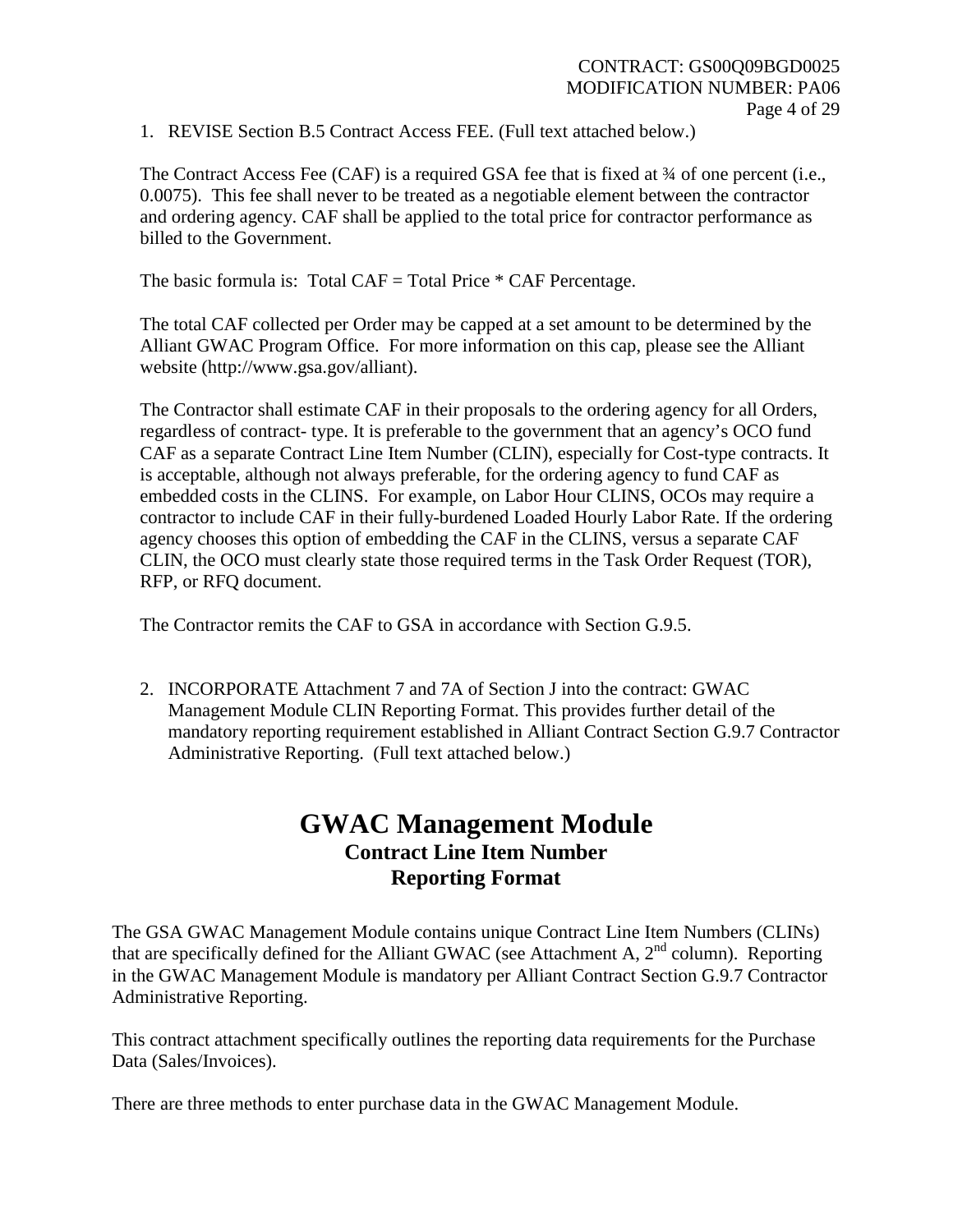- 1) Direct or manual entry of each labor category;
- 2) Uploading a Batch File containing CLIN data pertaining to a single invoice or multiple invoices across multiple orders (called Upload Package). Two file formats accepted: Comma separated value (CSV) file and MS Excel spreadsheet file (XLS format or any other current MS Excel version);
- 3) System-to-system via Web Services.

The GWAC Management Module technical instructions (video) for Purchase Data reporting can be found at the GSA website: https://web.itss.gsa.gov/Login

All tutorials on Videos are currently the following: (1) GWAC Registration, (2) Create an Order Package, (3) Purchase Data Basics, (4) Purchase Data Single Upload, (5) Purchase Data Multiple Upload, (6) Enter Zero Purchase Data, (7) Contract Access Fee (CAF) Payment, and (8) Pay.gov. Related videos may be modified or added throughout the term of the contract.

#### Reporting Using GMM CLINs

The below tables outlines the Cost Elements that shall be reported based on the Task Order Contract Type.

|             |                                   | Table 1                                                                                                                                                                                     |
|-------------|-----------------------------------|---------------------------------------------------------------------------------------------------------------------------------------------------------------------------------------------|
|             | <b>Cost Element (shall</b>        | <b>Instruction</b>                                                                                                                                                                          |
| GMM         | report)                           |                                                                                                                                                                                             |
| <b>CLIN</b> |                                   |                                                                                                                                                                                             |
|             |                                   | Enter any applicable T&M Labor CLIN as                                                                                                                                                      |
|             |                                   | shown in the Attachment A.                                                                                                                                                                  |
| $011 - 400$ | 80 Labor Categories               | <b>NOTE:</b> Purchase Line Quantity shall<br>reflect the number of hours worked;<br>Purchase Line Unit shall reflect "HR";<br>Purchase Line Price shall reflect the labor<br>rate per hour. |
|             |                                   | Enter any new labor cost not included in<br>the 80 T&M Labor Categories.                                                                                                                    |
|             |                                   | NOTE: Purchase Line Quantity shall<br>reflect the number of hours worked;<br>Purchase Line Unit shall reflect "HR";<br>Purchase Line Price shall reflect the labor                          |
| 999         | <b>Specialized Labor Category</b> | rate per hour. The Government may require<br>the contractor to remap a "Specialized"                                                                                                        |
|             |                                   | Labor Category" if it is determined within                                                                                                                                                  |

CONTRACT TYPES - T&M/Labor Hour Orders use: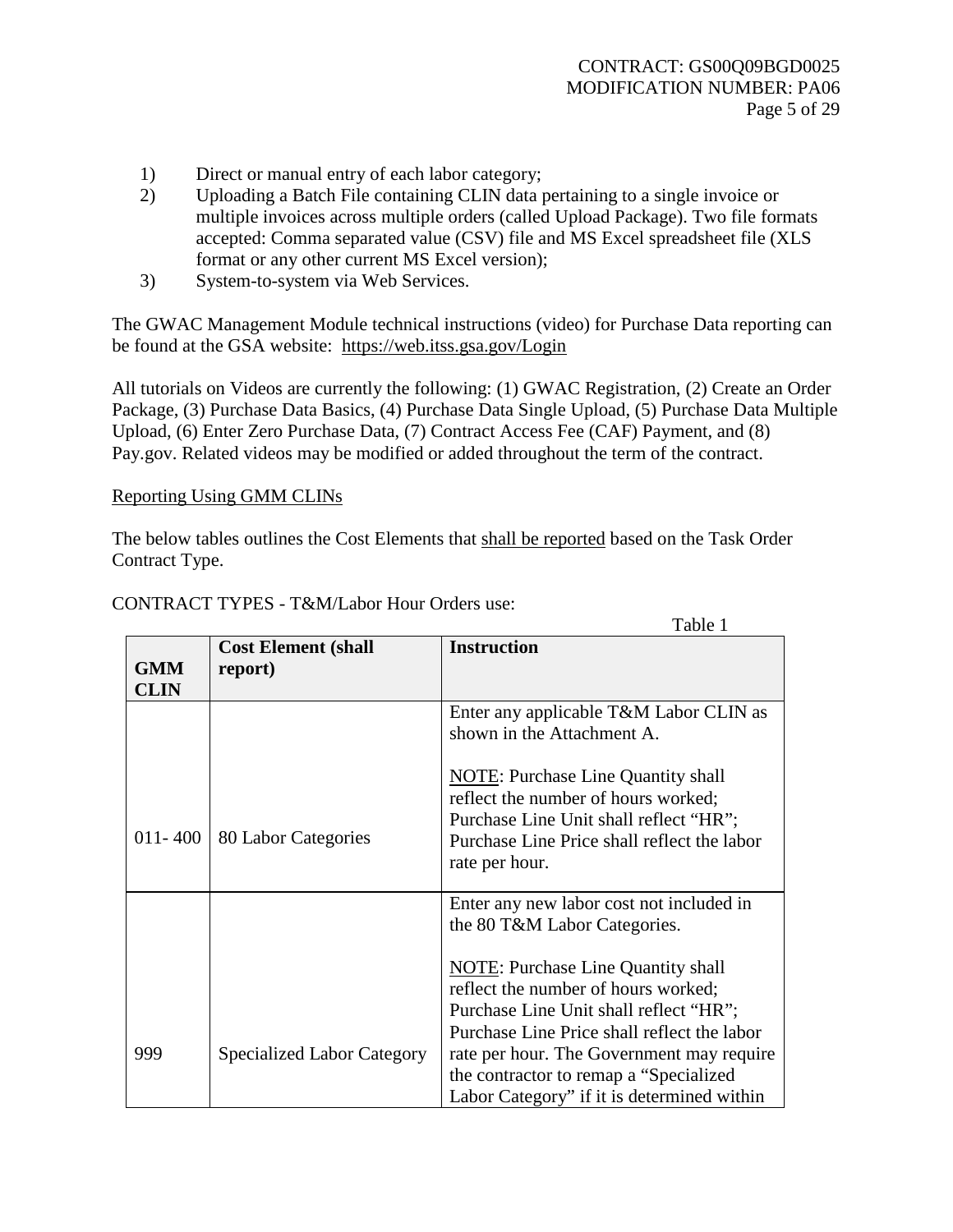| Page 6 of 29 |  |  |  |  |
|--------------|--|--|--|--|
|--------------|--|--|--|--|

|                |                                     | the capability of any one of the 80 Alliant                                                                                                                                     |
|----------------|-------------------------------------|---------------------------------------------------------------------------------------------------------------------------------------------------------------------------------|
|                |                                     | labor categories.                                                                                                                                                               |
|                |                                     | Enter Materials amount as defined in FAR<br>16.601(a) Time-and-materials contracts,<br>with the exception of Travel costs.                                                      |
| A00            | Materials                           | Note: Do not include Travel.                                                                                                                                                    |
| <b>B00</b>     | Travel                              | Enter travel costs, including indirect travel<br>costs.                                                                                                                         |
|                |                                     | Enter the CAF amount                                                                                                                                                            |
| D <sub>0</sub> | <b>Contract Access Fee</b><br>(CAF) | NOTE: Including CAF credit/debit<br>adjustments, if applicable.                                                                                                                 |
|                |                                     | As directed by the GSA GWAC personnel.                                                                                                                                          |
| <b>X00</b>     | Not Elsewhere Classified            | <b>NOTE:</b> The Government may require the<br>contractor to remap a "Not Elsewhere<br>Classified" item if it is determined to apply<br>to an existing reportable data element. |

CONTRACT TYPES - Cost Reimbursement (CR) Orders (or any variation of CR) use:

| Table |  |
|-------|--|
|-------|--|

|             | <b>Cost Element (shall</b> | <b>Instruction</b>                             |
|-------------|----------------------------|------------------------------------------------|
| <b>GMM</b>  | report)                    |                                                |
| <b>CLIN</b> |                            |                                                |
|             |                            | Enter Direct Labor as a Lump Sum               |
|             |                            | amount.                                        |
|             |                            |                                                |
| 094         | <b>COST</b>                | Note: Do not include materials.                |
|             |                            |                                                |
|             |                            | Enter travel costs, including indirect travel  |
| <b>B00</b>  | Travel                     | costs.                                         |
|             |                            |                                                |
|             |                            | Enter a total amount to include direct         |
|             |                            | materials costs, and other direct costs not    |
|             |                            | previously identified as a direct labor costs. |
|             |                            |                                                |
| C00         | <b>ODC</b>                 | Note: Do not include Travel or                 |
|             |                            | Award/Fixed/Incentive Fee.                     |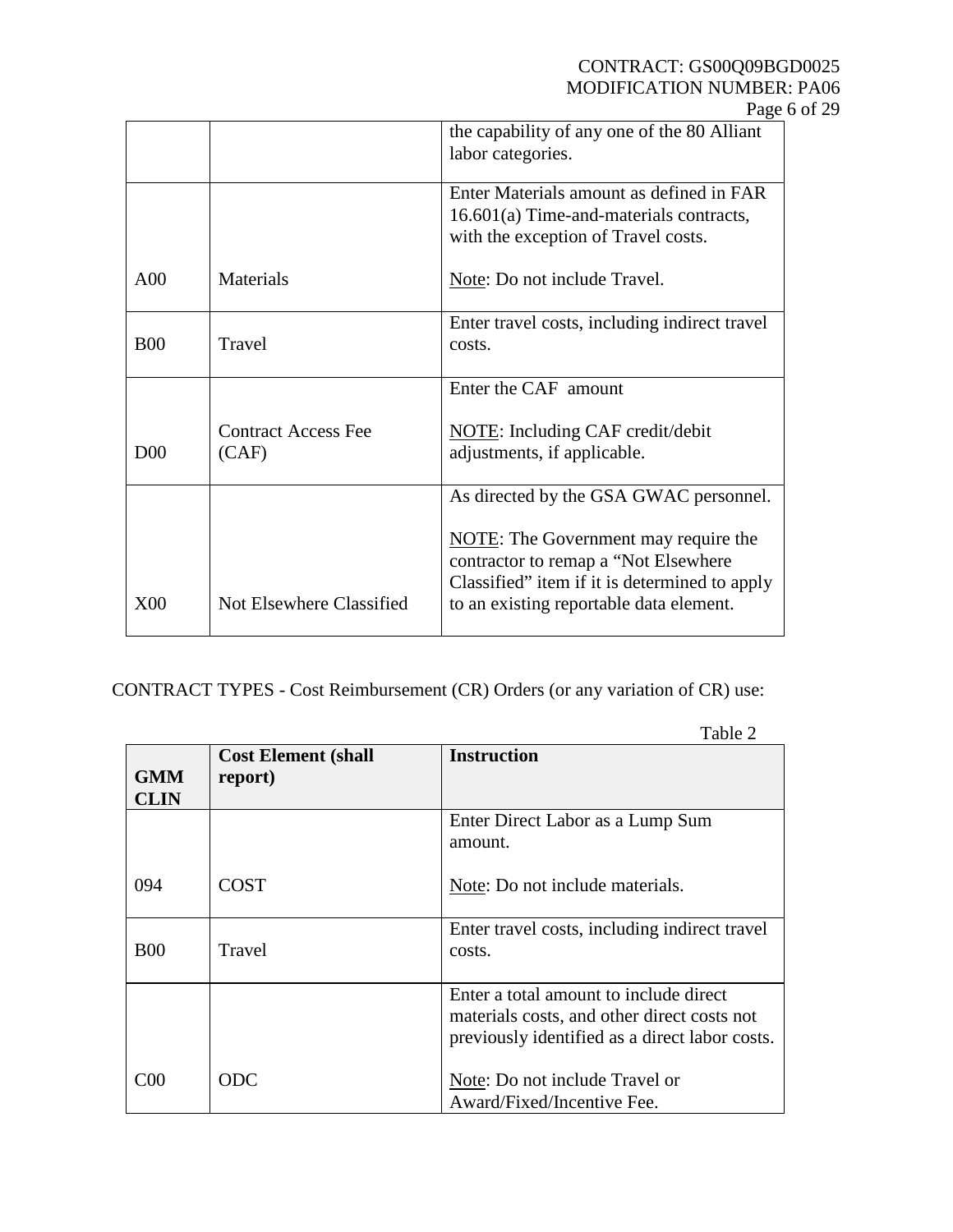| Page 7 of 29 |  |  |
|--------------|--|--|
|              |  |  |

|                 |                            | Enter the CAF amount (CAF must be<br>stated on invoices).                                      |
|-----------------|----------------------------|------------------------------------------------------------------------------------------------|
| D <sub>00</sub> | Contract Access Fee (CAF)  | <b>NOTE:</b> Including CAF credit/debit<br>adjustments, if applicable.                         |
| G00             | Award/Fixed/Incentive Fees | If applicable, enter this Fee amount                                                           |
| X <sub>00</sub> | Not Elsewhere Classified   | Enter total indirect costs on labor and<br>material (including overhead, and G&A<br>expenses). |

CONTRACT TYPES - Fixed Price (FP) Orders (or any variation of FP) use:

|                           |                                       | Table 3                                                                                                                               |
|---------------------------|---------------------------------------|---------------------------------------------------------------------------------------------------------------------------------------|
| <b>GMM</b><br><b>CLIN</b> | <b>Cost Element (shall</b><br>report) | <b>Instruction</b>                                                                                                                    |
|                           |                                       | Enter direct labor, direct material, indirect<br>costs (including overhead, and G&A<br>expenses), and profit as a Lump Sum<br>amount. |
| H <sub>00</sub>           | <b>FIXED PRICE</b>                    | Note: Do not include Travel.                                                                                                          |
| <b>B00</b>                | Travel                                | Enter travel costs, including indirect travel<br>costs.                                                                               |
| D <sub>00</sub>           | <b>Contract Access Fee (CAF)</b>      | Enter the CAF<br>NOTE: Include CAF credit/debit<br>adjustments, if applicable.                                                        |
| G <sub>00</sub>           | <b>Award/Fixed/Incentive Fees</b>     | If applicable, enter this Fee amount.                                                                                                 |
| <b>X00</b>                | Not Elsewhere Classified              | Only use as directed by the GSA GWAC<br>personnel.                                                                                    |

In addition, the following applies:

1) When reporting T&M/LH task orders, the Contractor shall record in the GMM in the following format when selecting any of the 80 Labor Categories: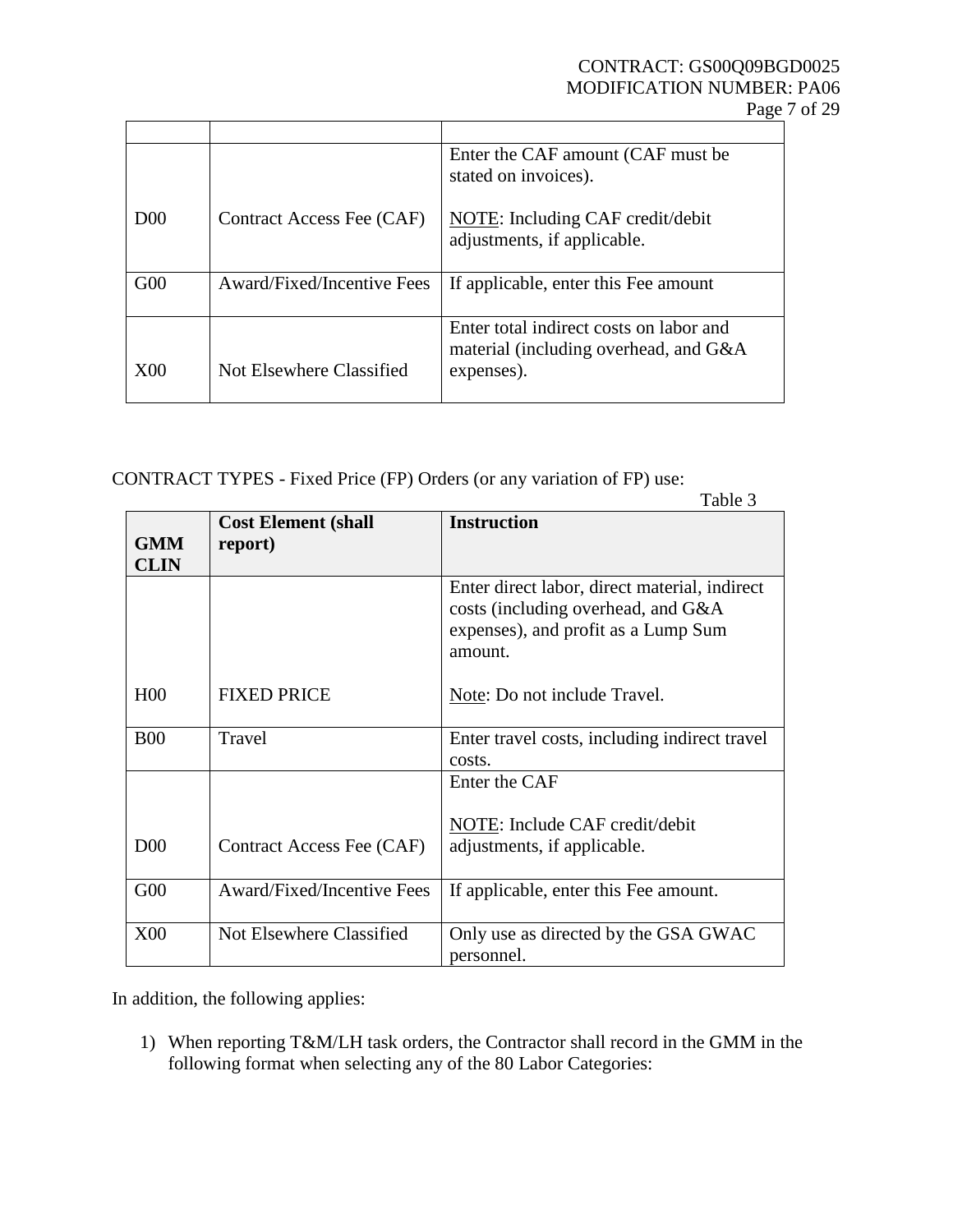|                               | <b>MODIFICATION NUMBER: PA06</b>                 |
|-------------------------------|--------------------------------------------------|
|                               | Page 8 of 29                                     |
| Purchase Line Type            | (Select/cite any of the 80 T&M Labor Categories) |
| Purchase Line Unit            | <b>HR</b>                                        |
| <b>Purchase Line Price</b>    | (Insert labor rate charged per hour)             |
| <b>Purchase Line Quantity</b> | (Insert number of hours worked)                  |

CONTRACT: GS00Q09BGD0025

NOTE: Contractors shall not input employee names in the GMM.

- 2) For Hybrid Contract types, the required Cost Elements appropriate to the individual Contract Type used in the hybrid contract must be reported in the GWAC Management Module.
- 3) Alliant Contractors submitting invoices to the **Ordering Contracting Officer** shall clearly show the CAF as a separate CLIN for Orders anticipated to reach or exceed the below thresholds.

The CAF threshold amounts are:

| <b>Issued By</b>    | <b>Order Amount</b> | <b>CAF Threshold</b> |
|---------------------|---------------------|----------------------|
| Direct Order Client | \$20 M/per year     | $$150,000/per$ year  |
| <b>GSA</b> Assisted | \$13.3M/per year    | $$100,000/per$ year  |

#### **(Per Year calculation is from date of Order award)**

4) The GMM CLIN numbering is cited when utilizing the Comma Separated Value (CSV) file and Excel spreadsheet file (XLS format or any other current MS Excel version); uploading feature to the GWAC Management Module. Further instructions on Batch Uploading can be found at https://web.itss.gsa.gov/Login.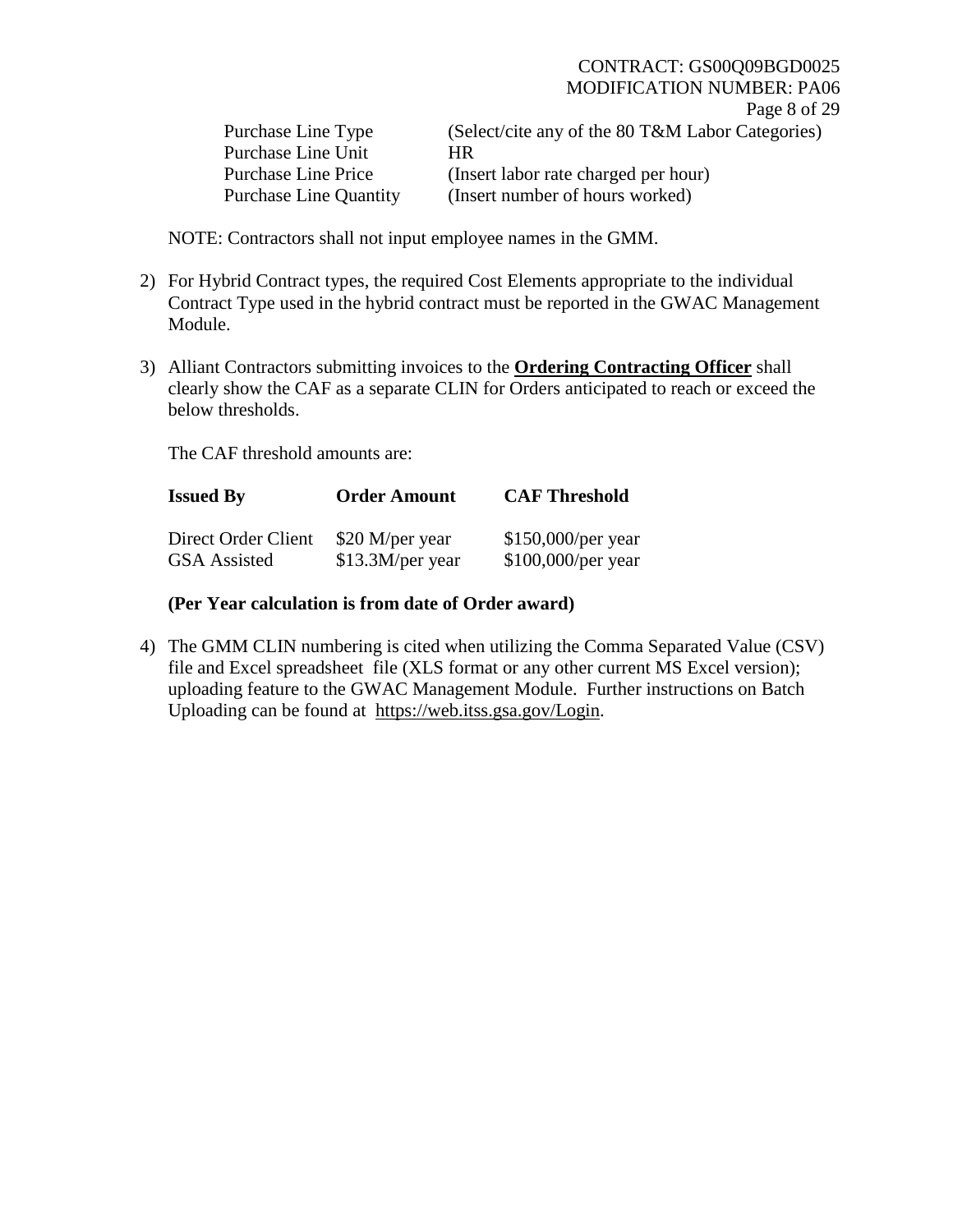## CONTRACT: GS00Q09BGD0025 MODIFICATION NUMBER: PA06 Page 9 of 29

# List of Section J/Attachment 7A

## Attachment 7A – Contract Labor ID and GMM CLIN List

## ATTACHMENT 7A

| <b>Contract Labor</b> | <b>GMM</b>  |                                                     |              |
|-----------------------|-------------|-----------------------------------------------------|--------------|
| ID No.                | <b>CLIN</b> | <b>Labor Category</b>                               | <b>TYPE</b>  |
|                       |             |                                                     |              |
| 101G-1/101C-1         | 011         | Administration/Clerical (Entry Level)               | <b>LABOR</b> |
| 101G-2/101C-2         | 012         | Administration/Clerical (Journeyman)                | <b>LABOR</b> |
| 101G-3101C-3          | 013         | Administration/Clerical (Senior)                    | <b>LABOR</b> |
| 102G-1/102C-1         | 021         | Applications Developer (Entry Level)                | <b>LABOR</b> |
| 102G-2/102C-2         | 022         | Applications Developer (Journeyman)                 | <b>LABOR</b> |
| 102G-3/102C-3         | 023         | Applications Developer (Senior)                     | <b>LABOR</b> |
| 102G-4/102C-4         | 024         | <b>Applications Developer (Master)</b>              | <b>LABOR</b> |
| 103G-1/103C-1         | 031         | Applications Systems Analyst (Entry Level)          | <b>LABOR</b> |
| 103G-2/103C-2         | 032         | Applications Systems Analyst (Journeyman)           | <b>LABOR</b> |
| 103G-3/103-3          | 033         | Applications Systems Analyst (Senior)               | <b>LABOR</b> |
| 103G-4/103C-4         | 034         | <b>Applications Systems Analyst (Master)</b>        | <b>LABOR</b> |
| 104G/104C             | 040         | <b>Business Process Consultant</b>                  | <b>LABOR</b> |
| 105G/105C             | 050         | <b>Business Systems Analyst</b>                     | <b>LABOR</b> |
| 106G/106C             | 060         | Chief Information Security Officer                  | <b>LABOR</b> |
| 107G/107C             | 070         | <b>Computer Scientist</b>                           | <b>LABOR</b> |
| 108G/108C             | 080         | <b>Computer Forensic and Intrusion Analyst</b>      | <b>LABOR</b> |
| 109G-1/109C-1         | 091         | Configuration Management Specialist (Journeyman)    | <b>LABOR</b> |
| 109G-2/109C-2         | 092         | <b>Configuration Management Specialist (Senior)</b> | <b>LABOR</b> |
| 109G-3/109C-2         | 093         | <b>Configuration Management Specialist (Master)</b> | <b>LABOR</b> |
| 110G/110C             | 100         | Data Architect                                      | <b>LABOR</b> |
| 111G-1/111C-1         | 111         | Data Warehousing Specialist (Entry Level)           | <b>LABOR</b> |
| 111G-2/111C-2         | 112         | Data Warehousing Specialist (Journeyman)            | <b>LABOR</b> |
| 111G-3/111C-3         | 113         | Data Warehousing Specialist (Senior)                | <b>LABOR</b> |
| 111G-4/111C-4         | 114         | Data Warehousing Specialist (Master)                | <b>LABOR</b> |
| 112G-1/112C-1         | 121         | Database Specialist (Entry Level)                   | <b>LABOR</b> |
| 112G-2/112C-2         | 122         | Database Specialist (Journeyman)                    | <b>LABOR</b> |
| 112G-3/112C-3         | 123         | Database Specialist (Senior)                        | <b>LABOR</b> |
| 112G-4/112C-4         | 124         | Database Specialist (Master)                        | <b>LABOR</b> |
| 113G-1/113C-1         | 131         | Disaster Recovery Specialist (Journeyman)           | <b>LABOR</b> |
| 113G-2/113C-2         | 132         | Disaster Recovery Specialist (Senior)               | <b>LABOR</b> |
| 114G/114C             | 140         | <b>Enterprise Architect</b>                         | <b>LABOR</b> |
| 115G/115C             | 150         | <b>ERP</b> Analyst                                  | <b>LABOR</b> |
| 116G/116C             | 160         | ERP Business/Architectural Specialist               | <b>LABOR</b> |
| 117G/117C             | 170         | <b>Financial Analyst</b>                            | <b>LABOR</b> |
| 118G/118C             | 180         | GIS Analyst/Programmer                              | <b>LABOR</b> |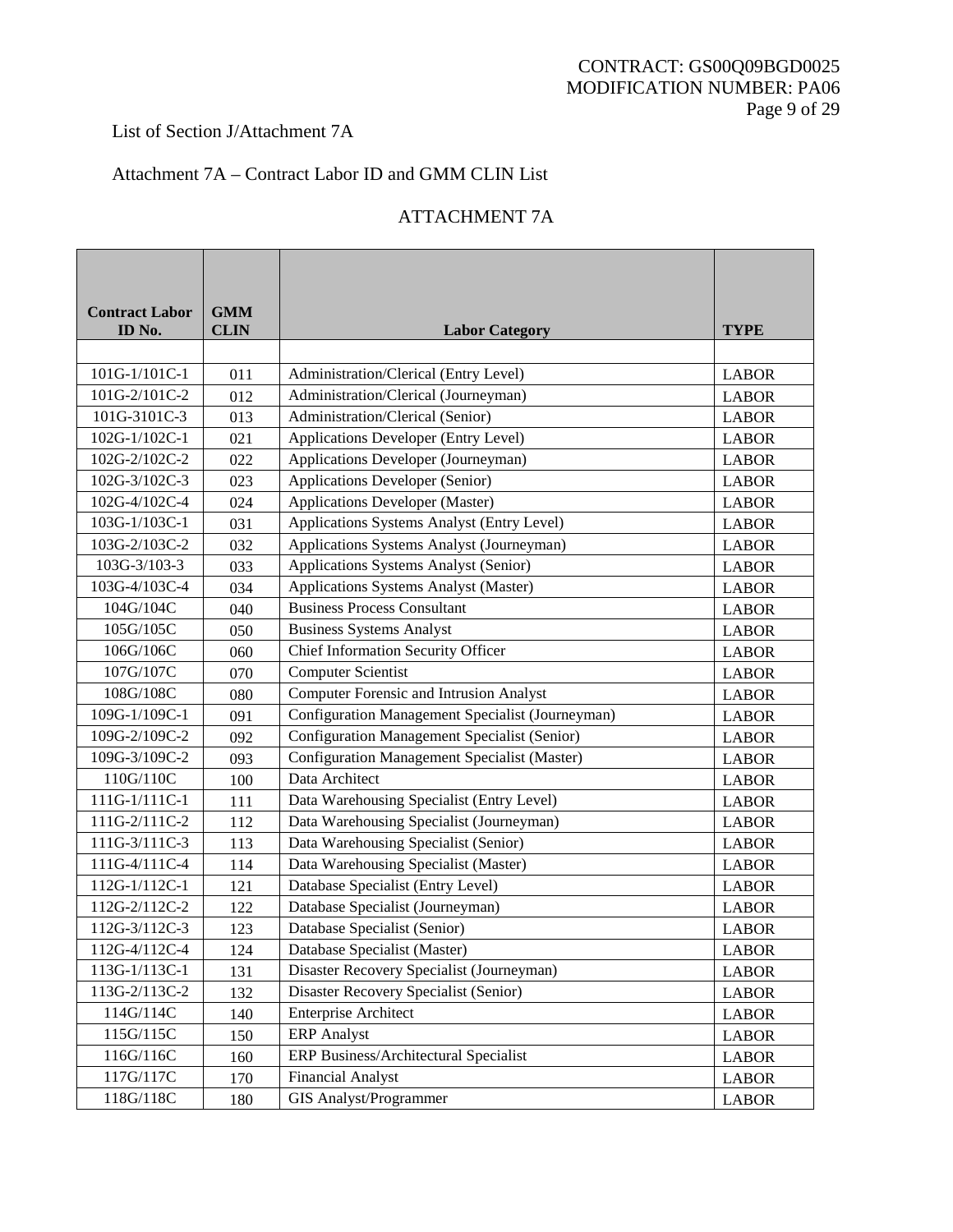| - - - - - - - - - - - - - |  |  |
|---------------------------|--|--|
| Page 10 of 29             |  |  |

| 119G/119C     | 190 | Graphics Specialist                                     | <b>LABOR</b> |
|---------------|-----|---------------------------------------------------------|--------------|
| 120G/120C     | 200 | Groupware Specialist                                    | <b>LABOR</b> |
| 121G-1/121C-1 | 211 | Hardware Engineer (Entry Level)                         | <b>LABOR</b> |
| 121G-2/121C-2 | 212 | Hardware Engineer (Journeyman)                          | <b>LABOR</b> |
| 121G-3/121C-3 | 213 | Hardware Engineer (Senior)                              | <b>LABOR</b> |
| 121G-4/121C-4 | 214 | Hardware Engineer (Master)                              | <b>LABOR</b> |
| 122G-1/122C-1 | 221 | Helpdesk Specialist (Entry Level)                       | <b>LABOR</b> |
| 122G-2/122C-2 | 222 | Helpdesk Specialist (Journeyman)                        | <b>LABOR</b> |
| 122G-3/122C-3 | 223 | Helpdesk Specialist (Senior)                            | <b>LABOR</b> |
| 123G-1/123C-1 | 231 | Information Assurance/Security Specialist (Entry Level) | <b>LABOR</b> |
| 123G-2/123C-2 | 232 | Information Assurance/Security Specialist (Journeyman)  | <b>LABOR</b> |
| 123G-3/123C-3 | 233 | Information Assurance/Security Specialist (Senior)      | <b>LABOR</b> |
| 123G-4/123C-4 | 234 | Information Assurance/Security Specialist (Master)      | <b>LABOR</b> |
| 124G/124C     | 240 | Information Specialist/Knowledge Engineer               | <b>LABOR</b> |
| 125G/125C     | 250 | Modeling and Simulation Specialist                      | <b>LABOR</b> |
| 126G-1/126C-1 | 261 | Network Specialist (Entry Level)                        | <b>LABOR</b> |
| 126G-2/126C-2 | 262 | Network Specialist (Journeyman)                         | <b>LABOR</b> |
| 126G-3/126C-3 | 263 | Network Specialist (Senior)                             | <b>LABOR</b> |
| 126G-4/126C-4 | 264 | Network Specialist (Master)                             | <b>LABOR</b> |
| 127G/127C     | 270 | Program Manager                                         | <b>LABOR</b> |
| 128G/128C     | 280 | Project Manager                                         | <b>LABOR</b> |
| 129G-1/129C-1 | 291 | Quality Assurance Specialist (Entry Level)              | <b>LABOR</b> |
| 129G-2/129C-2 | 292 | Quality Assurance Specialist (Journeyman)               | <b>LABOR</b> |
| 129G-3/129C-3 | 293 | Quality Assurance Specialist (Senior)                   | <b>LABOR</b> |
| 129G-4/129C-4 | 294 | Quality Assurance Specialist (Master)                   | <b>LABOR</b> |
| 130G/130C     | 300 | <b>Research Analyst</b>                                 | <b>LABOR</b> |
| 131G/131C     | 310 | Strategic/Capital Planner                               | <b>LABOR</b> |
| 132G-1/132C-1 | 321 | Subject Matter Expert (Journeyman)                      | <b>LABOR</b> |
| 132G-2/132C-2 | 322 | <b>Subject Matter Expert (Senior)</b>                   | <b>LABOR</b> |
| 132G-3/132C-3 | 323 | Subject Matter Expert (Master)                          | <b>LABOR</b> |
| 133G/133C     | 330 | <b>Systems Engineer</b>                                 | <b>LABOR</b> |
| 134G/134C     | 340 | <b>Technical Editor</b>                                 | <b>LABOR</b> |
| 135G/135C     | 350 | <b>Technical Writer</b>                                 | <b>LABOR</b> |
| 136G-1/136C-1 | 361 | Test Engineer (Entry Level)                             | <b>LABOR</b> |
| 136G-2/136C-2 | 362 | Test Engineer (Journeyman)                              | <b>LABOR</b> |
| 136G-3/136C-3 | 363 | Test Engineer (Senior)                                  | <b>LABOR</b> |
| 137G-1/137C-1 | 371 | Training Specialist (Entry Level)                       | <b>LABOR</b> |
| 137G-2/137C-2 | 372 | Training Specialist (Journeyman)                        | <b>LABOR</b> |
| 137G-3/137C-3 | 373 | Training Specialist (Senior)                            | <b>LABOR</b> |
| 138G-1/138C-1 | 381 | Voice/Data Communications Engineer (Entry Level)        | <b>LABOR</b> |
| 138G-2/138C-2 | 382 | Voice/Data Communications Engineer (Journeyman)         | <b>LABOR</b> |
| 138G-3/138C-3 | 383 | Voice/Data Communications Engineer (Senior)             | <b>LABOR</b> |
| 138G-4/138C-4 | 384 | Voice/Data Communications Engineer (Master)             | <b>LABOR</b> |
| 139G/139C     | 390 | Web Content Analyst                                     | <b>LABOR</b> |
| 140G/140C     | 400 | Web Designer                                            | <b>LABOR</b> |
|               | 999 | <b>Specialized Labor Category</b>                       | <b>LABOR</b> |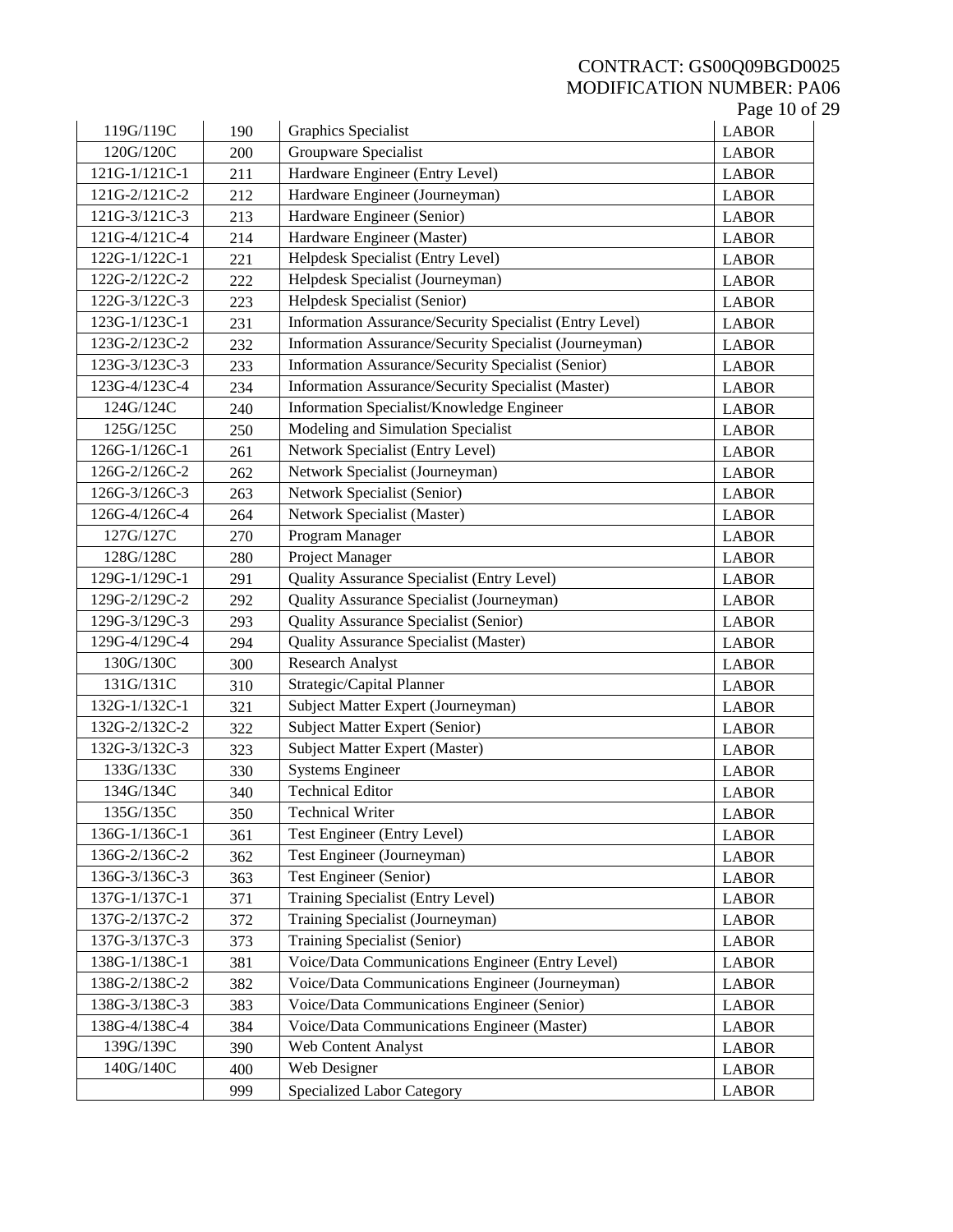| Page 11 of 29 |  |
|---------------|--|
|---------------|--|

| 094             | Cost Labor (lump sum)      | $\frac{1}{2}$<br><b>LABOR</b> |
|-----------------|----------------------------|-------------------------------|
| H <sub>00</sub> | Fixed Price (lump sum)     | <b>LABOR</b>                  |
| A <sub>00</sub> | Materials                  |                               |
| <b>B00</b>      | Travel                     |                               |
| C <sub>00</sub> | ODC                        |                               |
| D <sub>00</sub> | Contract Access Fee (CAF)  |                               |
| G <sub>00</sub> | Award/Fixed/Incentive Fees |                               |
| <b>X00</b>      | Not Elsewhere Classified   |                               |

3. REVISE Section G.6.2 Program Office Meetings. A clarification of the required contractor attendees and schedule. (Full text attached below)

Program Office Meetings provide a platform for Contractors, GWAC Center staff and agency representatives to communicate current issues, resolve potential problems, discuss business and marketing opportunities, review future and ongoing GSA and government-wide initiatives, and address Basic Contract fundamentals.

The Government will choose to hold up to four (4) meetings per year via web-casting or at a government facility, a commercial conference center, or a mutually agreed-upon contractor facility on a rotational basis. All meetings will be scheduled, arranged, and directed by the GSA Government Program Managers and other Government representatives. Program Office Meetings will be held at a location anywhere within the U.S.A. with suitable conference facilities.

For all Program Office Meetings, the Contractor participants shall include at least one of the two Key Personnel representatives (Program Manager or Contract Administrator) and may also include one corporate officer, sales/business development manager, operations manager, or any other appropriate Contractor representative with considerable responsibilities over the Alliant contract.

One of the four required Program Office Meetings may include either a breakout session (session) or a separate Program Office Meeting (meeting) dedicated specifically to Alliant Contract Administration issues. Therefore, the Contractor's Contract Administrator shall attend and participate in this session or meeting, which will not exceed more than one full workday per year. This session or meeting may be held in conjunction with any one of the other scheduled meetings or independently at a different time and location. The GSA Alliant Contracting Officer will announce, allowing ample time for planning, the location and date of the Contract Administration session or meeting. In the event that the Contractor's Contract Administrator is unable to attend, a suitable representative from the Contractor's contract department should attend in their place. The purpose of the Alliant Contract Administration session or meeting is to focus on Alliant contracting matters, including contract compliance, relevant federal policy, administrative performance, and other topical contractual concerns with the objective to further promote collaborative partnering among all Industry Partners and Government through open discussions and the exchange of information and ideas.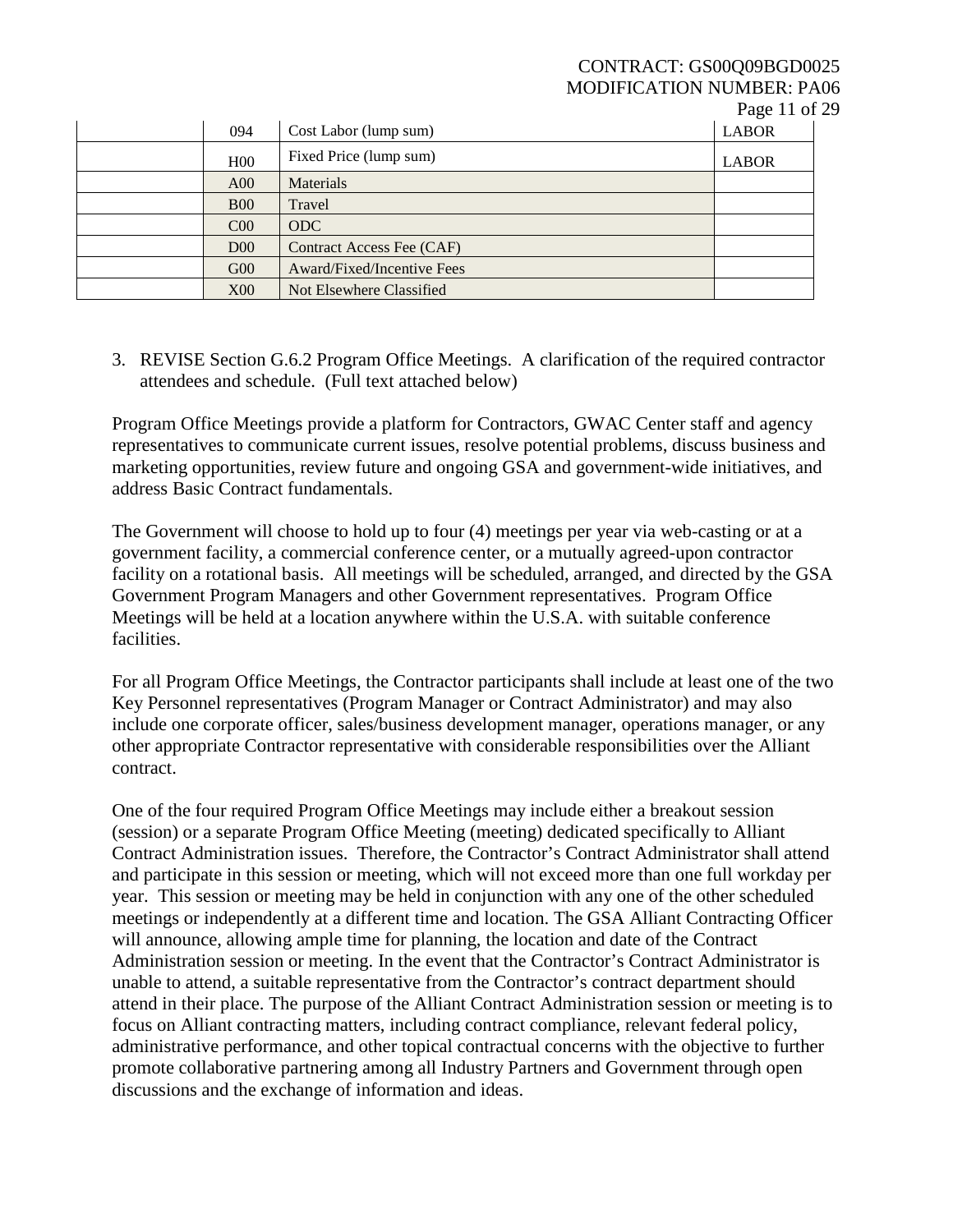4. REVISE Section G.9.7 Contractor Administrative Reporting. (Full text attached in Modification, with noted changes: Highlighted text is new verbiage.)

#### **G.9.7 Contractor Administrative Reporting**

The following defines the administrative reporting requirements under the Basic Contract. All of the reporting data specified here shall be provided The contractor shall provide the following data electronically via the GWAC Management Module which can be accessed at http://itss.gsa.gov.

The types of reporting data required are as follows:

(a) Order Award – The contractor shall report all **orders not issued by GSA** in the non IT Solution Shop (ITSS) Orders within thirty (30) calendar days of Order award. Award data includes, but is not limited to:

- (1) Basic Contract Number
- (2) Order Number
- (3) Order Description (i.e. Type of Project)
- (4) Predominant Contract Type (i.e. T&M, CPFF, FFP, etc.)
- (5) Issuing Ordering Contracting Officer (OCO)
- (6) Initial Period of Performance
- (7) Award Date
- (8) Award Obligated/Funded Amount

Note: Order Award data issued through ITSS will automatically populate into the GWAC Management Module.

(b) Modification Data – The contractor shall report all modifications not issued by GSA in non-ITSS Modifications within thirty (30) calendar days from the date of each Modification. Modification data includes, but is not limited to:

- (1) Basic Contract Number
- (2) Order Number
- (3) Modification Number
- (4) Modification Description (i.e., Incremental Funding, Exercise Option, etc.)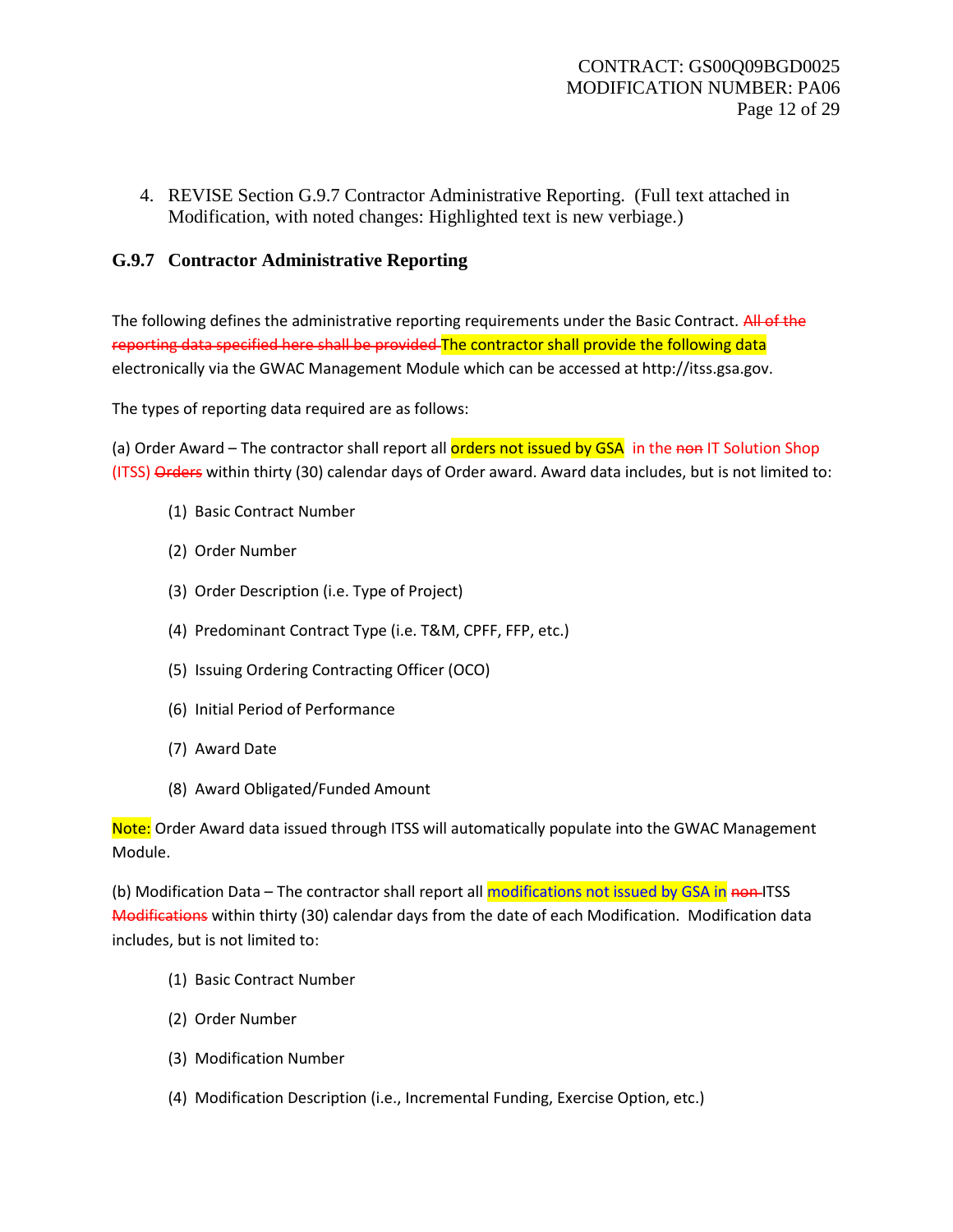- (5) Issuing OCO
- (6) Modification Period of Performance
- (7) Modification Date
- (8) Modification Obligated/Funded Amount

Note: Modification data issued through ITSS will automatically populate into the GWAC Management Module.

(c) Purchase Data – The contractor shall report purchase data from each paid or accepted invoice within 30 calendar days after the end of the reporting quarter. If CAF payment adjustments are made, such as from paid invoices not matching accepted invoices (that were previously reported), the contractor shall adjust and reconcile CAF payment data with purchase data in the GMM. Purchase data includes, but is not limited to:

- (1) Contractor Invoice Number
- (2) Date Issued
- (3) Itemized Charges categorized as follows:

(a) On-Site and Off-Site Labor Categories for T&M/Labor Hour (including non-Alliant/specialized labor categories) (Time & materials or labor hour task orders only)

- (b) Cost Reimbursement Labor
- (c) Fixed Price Labor

(d) Loaded Hourly Labor Rates or Direct Labor rates as applicable. (Time & materials or labor hour task orders only)

- (e) Award/Fixed/Incentive Fees, as applicable
- (f) Travel, as applicable
- (g) Other Direct Costs (ODCs), as applicable
- (h) Materials (for T&M task orders only)

Note: Hybrid blends, e.g., fixed price/time & material, should report those items above as it relates to each of the respective task order types.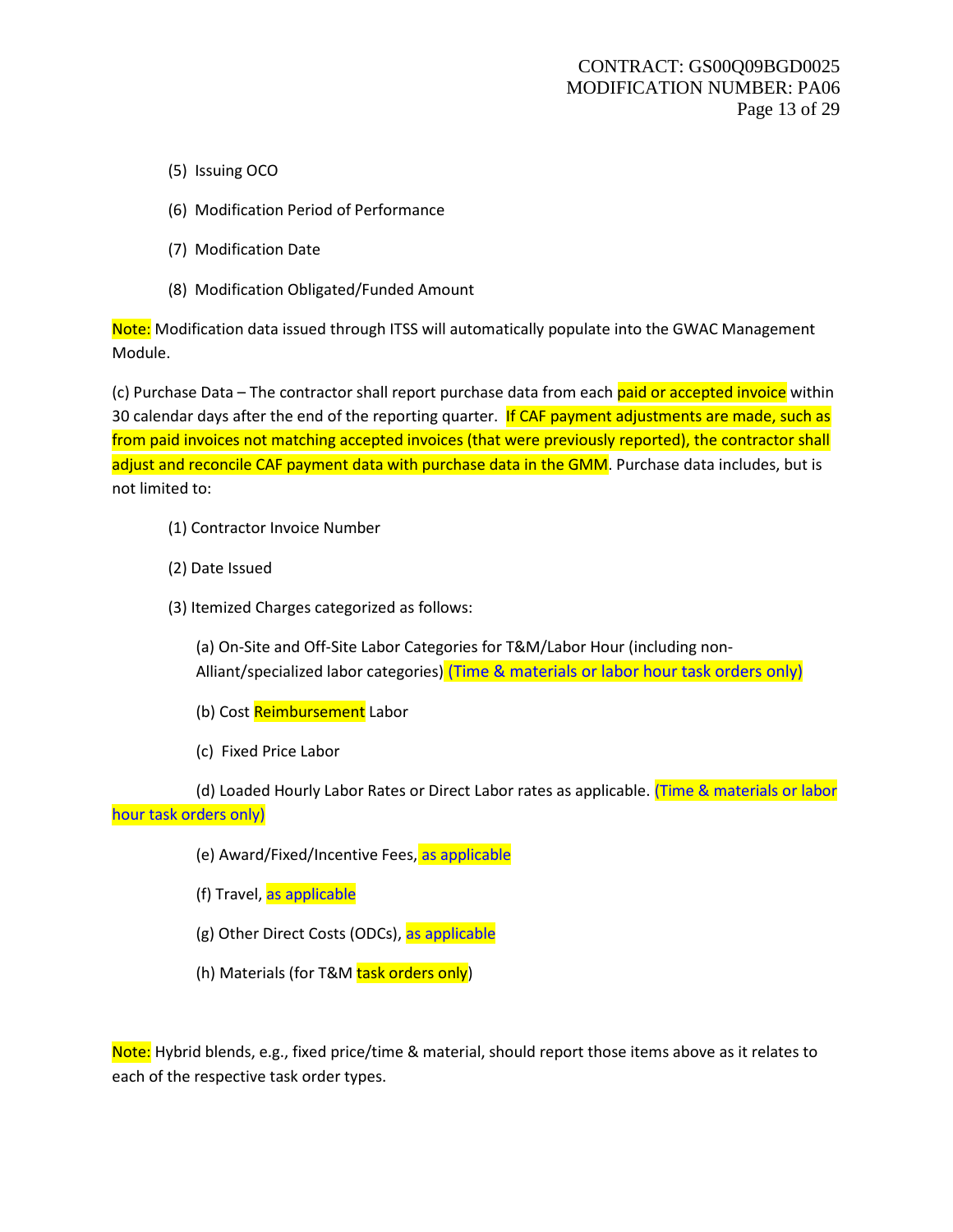Note: The GWAC Management Module categorized direct material and ODCs as defined in FAR 52.232-7 simply as ODCs. ODCs, for exclusive purpose of reporting in CLIN# C00 of the GWAC Management Module, is hereby defined as written within the 'Instruction' columns in Attachment 7 of Section J of the contract, 'GWAC Management Module CLIN Reporting Format.' Thus, this definition of ODCs does not correspond to the FAR's definition.

The contractor shall report purchase data in accordance to Section J Attachment 7 GWAC Management Module CLIN reporting format.

Zero Purchase Data: If no Purchase Data was received during a required reporting period for a specific task order, the contractor shall report in the "Zero Purchase Data" screen located in the GMM system for that particular task order.

(d) CAF Payment Data – The contractor shall report each CAF payment remitted to GSA within 30 calendar days after the end of the reporting quarter. CAF and Purchase Data Reporting shall be based on calendar year, quarterly reporting.

| <b>Calendar Quarters</b>                                | <b>CAF Reporting Date</b> |
|---------------------------------------------------------|---------------------------|
| $1st$ Quarter January $1st$ – March 31 <sup>st</sup>    | April 30 <sup>th</sup>    |
| $2^{nd}$ Quarter April $1^{st}$ – June 30 <sup>th</sup> | July 30 <sup>th</sup>     |
| $3rd$ Quarter July $1st$ – September 30 <sup>th</sup>   | October 30 <sup>th</sup>  |
| $4th$ Quarter October $1st$ – December 31 <sup>st</sup> | January 30th              |

CAF payment data includes, but is not limited to:

- (1) Trace Number (or Voucher/Check Number)
- (2) Total Remitted Amount
- (3) Remit Date
- (4) Amount applied to each Order Number (for the reported payment)

The Contractor shall convert all currency to U.S. dollars using the "Treasury Reporting Rates of Exchange," issued by the U.S. Department of Treasury, Financial Management Service.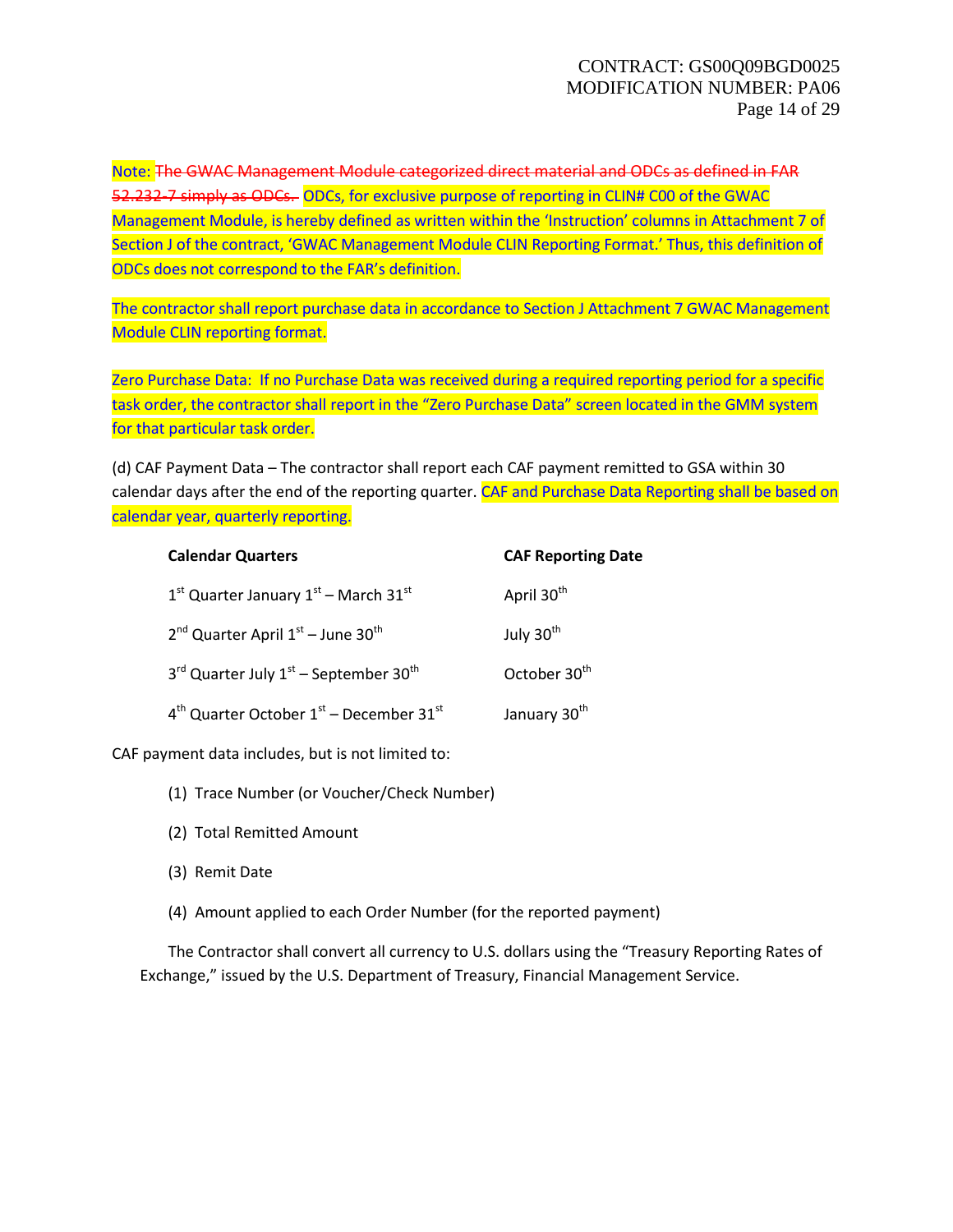# 5. REMOVE FAR Clause 52.111-11 from Section E.1 of the Alliant Contract

|                      | <b>CLAUSE # CLAUSE TITLE</b>          | <b>DATE</b>     | <b>FP</b>               | <b>COST</b> | <b>TM</b> |
|----------------------|---------------------------------------|-----------------|-------------------------|-------------|-----------|
| <del>52.211-11</del> | <b>LIQUIDATED DAMAGES - SUPPLIES.</b> | <b>SEP 2000</b> | $\overline{\textbf{X}}$ |             |           |
|                      | <b>SERVICES OR RESEARCH AND</b>       |                 |                         |             |           |
|                      | <b>DEVELOPMENT</b>                    |                 |                         |             |           |
| 52.246-2             | <b>INSPECTION OF SUPPLIES-FIXED</b>   | <b>AUG 1996</b> | X                       |             |           |
|                      | <b>PRICE</b>                          |                 |                         |             |           |
| 52.246-2             | <b>ALTERNTE I</b>                     | <b>JUL 1985</b> | X                       |             |           |
| 52.246-2             | <b>ALTERNATE II</b>                   | <b>JUL 1985</b> | X                       |             |           |
| 52.246-3             | <b>INSPECTION OF SUPPLIES-COST</b>    | <b>MAY 2001</b> |                         | X           |           |
|                      | <b>REIMBURSEMENT</b>                  |                 |                         |             |           |
| 52.246-4             | <b>INSPECTION OF SERVICES-FIXED</b>   | <b>AUG 1996</b> | X                       |             | X         |
|                      | <b>PRICE</b>                          |                 |                         |             |           |
| 52.246-5             | <b>INSPECTION OF SERVICES-COST</b>    | <b>APR 1984</b> |                         | X           |           |
|                      | <b>REIMBURSEMENT</b>                  |                 |                         |             |           |
| 52.246-6             | INSPECTION-TIME-AND-MATERIAL          | <b>MAY 2001</b> |                         |             |           |
|                      | <b>AND LABOR-HOUR</b>                 |                 |                         |             | X         |
| 52.246-7             | <b>INSPECTION OF RESEARCH AND</b>     | <b>AUG 1996</b> | $\mathbf{X}$            |             |           |
|                      | DEVELOPMENT-FIXED PRICE               |                 |                         |             |           |
| 52.246-8             | <b>INSPECTION OF RESEARCH AND</b>     | <b>MAY 2001</b> |                         |             |           |
|                      | DEVELOPMENT-COST                      |                 |                         | X           |           |
|                      | <b>REIMBURSEMENT</b>                  |                 |                         |             |           |
| 52.246-8             | <b>ALTERNATE I</b>                    | <b>APR 1984</b> |                         | X           |           |
| 52.246-9             | <b>INSPECTION OF RESEARCH AND</b>     | <b>APR 1984</b> | X                       | X           |           |
|                      | DEVELOPMENT (SHORT FORM)              |                 |                         |             |           |
| 52.246-11            | HIGHER-LEVEL CONTRACT QUALITY         | <b>FEB 1999</b> | $\mathbf{X}$            | X           | X         |
|                      | <b>REQUIREMENT</b>                    |                 |                         |             |           |
| 52.246-15            | <b>CERTIFICATE OF CONFORMANCE</b>     | <b>APR 1984</b> | X                       | X           |           |
| 52.246-16            | <b>RESPONSIBILITY FOR SUPPLIES</b>    | <b>APR 1984</b> | X                       |             |           |

# 6. INSERT FAR Clause 52.111-11 into Section F.1 of the Alliant Contract.

|          | CLAUSE #   CLAUSE TITLE | <b>DATE</b>     | FP   COST   TM |             |
|----------|-------------------------|-----------------|----------------|-------------|
| 52.211-8 | <b>TIME OF DELIVERY</b> | <b>JUN 1997</b> |                | $\mathbf v$ |
| 52.211-8 | ALTERNATE I             | <b>APR 1984</b> |                |             |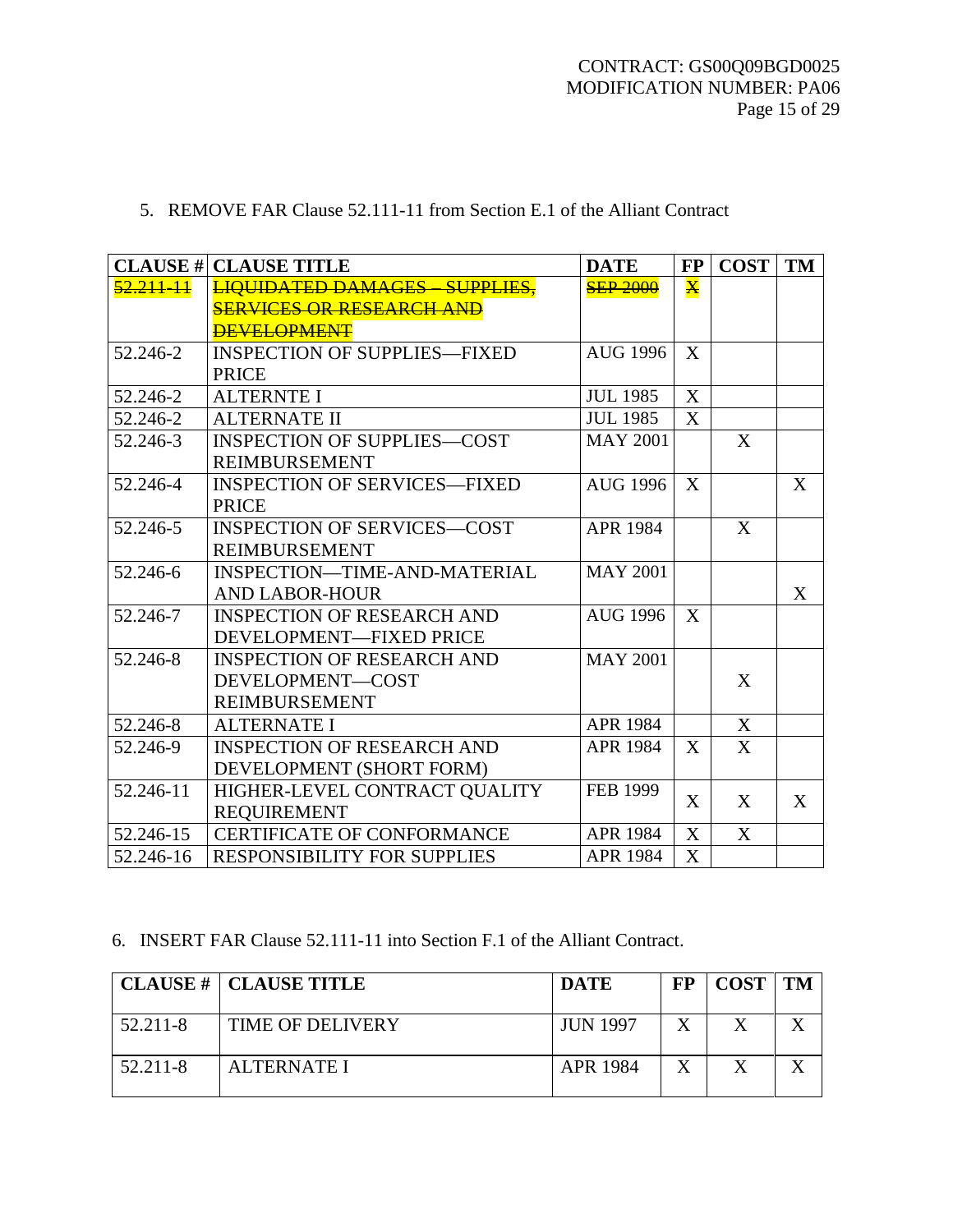#### CONTRACT: GS00Q09BGD0025 MODIFICATION NUMBER: PA06 Page 16 of 29

| 52.211-8      | <b>ALTERNATE II</b>                                                                            | <b>APR 1984</b> | X           | X | X |
|---------------|------------------------------------------------------------------------------------------------|-----------------|-------------|---|---|
| $52.211 - 8$  | <b>ALTERNATE III</b>                                                                           | <b>APR 1984</b> | X           | X | X |
| 52.211-9      | DESIRED AND REQUIRED TIME OF<br><b>DELIVERY</b>                                                | <b>JUN 1997</b> | X           | X | X |
| 52.211-9      | <b>ALTERNATE I</b>                                                                             | <b>APR 1984</b> | X           | X | X |
| 52.211-9      | <b>ALTERNATE II</b>                                                                            | <b>APR 1984</b> | X           | X | X |
| 52.211-9      | <b>ALTERNATE III</b>                                                                           | <b>APR 1984</b> | X           | X | X |
| $52.211 - 11$ | <b>LIQUIDATED DAMAGES -</b><br><b>SUPPLIES, SERVICES OR</b><br><b>RESEARCH AND DEVELOPMENT</b> | <b>SEP 2000</b> | $\mathbf X$ |   |   |
| 52.242-15     | <b>STOP-WORK ORDER</b>                                                                         | <b>AUG 1989</b> | X           | X |   |
| 52.242-15     | <b>ALTERNATE I</b>                                                                             | <b>APR 1984</b> |             | X |   |
| 52.242-17     | <b>GOVERNMENT DELAY OF WORK</b>                                                                | <b>APR 1984</b> | X           |   |   |
| 52.247-34     | <b>F.O.B. DESTINATION</b>                                                                      | <b>NOV 1991</b> | X           |   |   |
| 52.247-35     | F.O.B. DESTINATION WITH<br><b>CONSIGNEES PREMISES</b>                                          | <b>APR 1984</b> | X           |   |   |

- 7. REVISE F.2 TERM OF BASIC CONTRACT. The Contract term is one (1) five-year base period with one (1) five-year option period. (See Sections I.7 and I.8) with: The contract term is one (1) five-year base period (1 May 2009 – 30 April 2014) with one (1) five-year option period (1 May 2014 – 30 April 2019). (See Sections I.7 and I.8.)
- 8. REVISE Paragraph H.1 of the Basic Contract FROM: "The following clauses apply at the Order level, as applicable, depending upon the contract type of the Order, or as specifically referenced in the applicable Order:"; TO:"The following provisions apply at the Order level, as applicable, depending upon the contract type of the Order, or as specifically referenced in the applicable."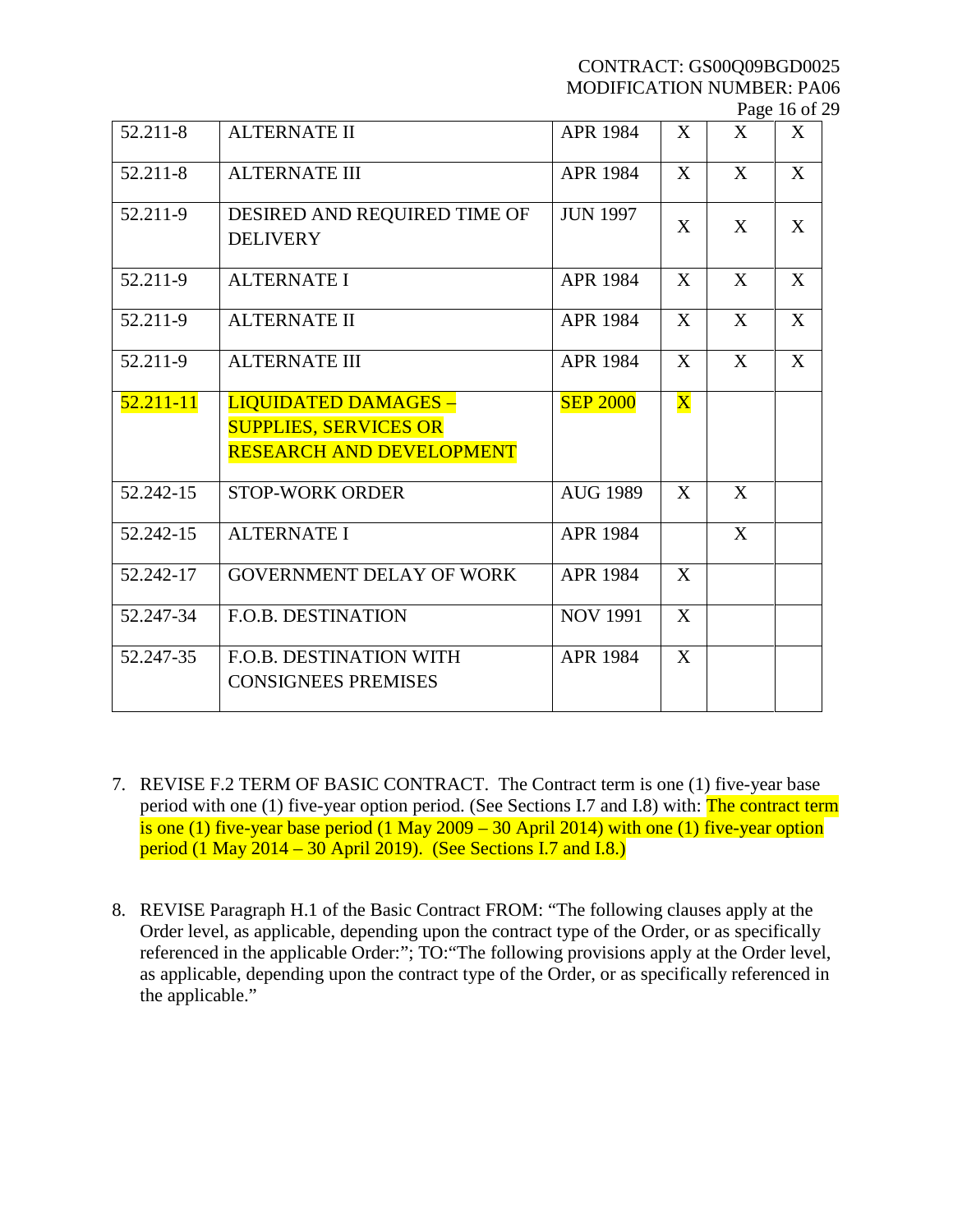9. REPLACE provision matrix at H.1 with the following:

| <b>PROVISION#</b> | <b>PROVISION TITLE</b>                            | <b>DATE</b>           | $\bf FP$                  | <b>COST</b>               | <b>TM</b>                 |
|-------------------|---------------------------------------------------|-----------------------|---------------------------|---------------------------|---------------------------|
| 52.211-6          | <b>BRAND NAME OR EQUAL</b>                        | <b>AUG 1999</b>       | $\boldsymbol{\mathrm{X}}$ | X                         | X                         |
| 52.211-14*        | NOTICE OF PRIORITY RATING FOR NATIONAL            | <b>APR 2008</b>       |                           |                           |                           |
|                   | DEFENSE, EMERGENCY PREPAREDNESS AND               |                       | X                         | X                         | X                         |
|                   | <b>ENERGY PROGRAM USE</b>                         |                       |                           |                           |                           |
| $52.212 - 1$      | <b>INSTRUCTIONS TO OFFERORS - COMMERICAL</b>      | <b>FEB 2012</b>       | $\overline{\mathbf{X}}$   |                           | $\overline{\textbf{X}}$   |
|                   | <b>ITEMS</b>                                      |                       |                           |                           |                           |
| $52.212 - 3*$     | OFFEROR REPRESENTATIONS AND                       | <b>APR 2012</b>       | $\overline{\text{X}}$     |                           | $\overline{\textbf{X}}$   |
|                   | <b>CERTIFICATIONS - COMMERICAL ITEMS</b>          |                       |                           |                           |                           |
| 52.215-20         | REQUIREMENTS FOR COST OR PRICING DATA             | <b>OCT 2010</b>       | X                         | X                         | $\overline{X}$            |
|                   | OR INFORMATION OTHER THAN COST OR                 |                       |                           |                           |                           |
|                   | PRICING DATA                                      |                       |                           |                           |                           |
| $52.215 - 20*$    | <b>ALTERNATE I</b>                                | <b>OCT 2010</b>       | $\mathbf X$               | $\mathbf X$               | X                         |
| 52.215-20         | <b>ALTERNATE II</b>                               | <b>OCT 1997</b>       | $\overline{X}$            | $\boldsymbol{\mathrm{X}}$ | $\mathbf X$               |
| 52.215-20*        | <b>ALTERNATE III</b>                              | <b>OCT 1997</b>       | $\mathbf X$               | $\boldsymbol{\mathrm{X}}$ | X                         |
| 52.215-20*        | <b>ALTERNATE IV</b>                               | $\overline{OCT}$ 2010 | $\overline{X}$            | $\mathbf X$               | $\mathbf X$               |
| 52.215-22         | <b>LIMITATIONS ON PASS-THROUGH CHARGES-</b>       | <b>OCT 2009</b>       | $\overline{\textbf{X}}$   | $\overline{\textbf{X}}$   | $\overline{\textbf{X}}$   |
|                   | <b>IDENTIFICATION OF SUBCONTRACT EFFORT</b>       |                       |                           |                           |                           |
| 52.216-29         | TIME-AND-MATERIALS/LABOR-HOUR                     | <b>FEB 2007</b>       |                           |                           |                           |
|                   | PROPOSAL REQUIREMENTS-NON-                        |                       |                           |                           |                           |
|                   | COMMERCIAL ITEM ACQUISITION WITH                  |                       |                           |                           |                           |
|                   | ADEQUATE PRICE COMPETITION                        |                       |                           |                           | X                         |
|                   |                                                   |                       |                           |                           |                           |
|                   | (Note: If DoD, use DFARS 252.216-7002 Alternate A |                       |                           |                           |                           |
|                   | (FEB 2007) in combination with FAR 52.216-29 (FEB |                       |                           |                           |                           |
|                   | 2007)                                             |                       |                           |                           |                           |
| 52.216-30         | TIME-AND-MATERIALS/LABOR-HOUR                     | <b>FEB 2007</b>       |                           |                           |                           |
|                   | PROPOSAL REQUIREMENTS-NON-                        |                       |                           |                           | X                         |
|                   | COMMERCIAL ITEM ACQUISITION WITHOUT               |                       |                           |                           |                           |
|                   | ADEQUATE PRICE COMPETITION                        |                       |                           |                           |                           |
| 52.216-31         | TIME-AND-MATERIALS/LABOR-HOUR                     | <b>FEB 2007</b>       |                           |                           |                           |
|                   | PROPOSAL REQUIREMENTS-COMMERCIAL                  |                       |                           |                           | X                         |
|                   | <b>ITEM ACQUISITION</b>                           |                       |                           |                           |                           |
| 52.217-5          | <b>EVALUATION OF OPTIONS</b>                      | <b>JUL 1990</b>       | $\mathbf X$               | $\mathbf X$               | $\boldsymbol{\mathrm{X}}$ |
| 52.225-2*         | BUY AMERICAN ACT CERTIFICATE                      | <b>FEB 2009</b>       | $\overline{X}$            | $\overline{\mathbf{X}}$   | $\mathbf X$               |
| 52.225-4*         | <b>BUY AMERICAN ACT - FREE TRADE</b>              | <b>JUN 2009</b>       |                           |                           |                           |
|                   | <b>AGREEMENT - ISRAELI TRADE ACT</b>              |                       | X                         | X                         | X                         |
|                   | <b>CERTIFICATE</b>                                |                       |                           |                           |                           |
| $52.225 - 6*$     | TRADE AGREEMENTS CERTIFICATE                      | <b>JAN 2005</b>       | $\mathbf X$               | X                         | X                         |
| 52.227-15*        | REPRESENTATION OF LIMITED RIGHTS DATA             | <b>DEC 2007</b>       |                           |                           |                           |
|                   | AND RESTRICTED COMPUTER SOFTWARE                  |                       | X                         | X                         | X                         |
| 52.234-2          | NOTICE OF EARNED VALUE MANAGEMENT                 | <b>JUL 2006</b>       |                           |                           |                           |
|                   | <b>SYSTEM - PRE-AWARD IBR</b>                     |                       | X                         | X                         | X                         |
| 52.234-3          | NOTICE OF EARNED VALUE MANAGEMENT                 | <b>JUL 2006</b>       |                           |                           |                           |
|                   | <b>SYSTEM - POST-AWARD IBR</b>                    |                       | X                         | X                         | X                         |
| $52.234 - 4*$     | EARNED VALUE MANAGEMENT SYSTEM                    | <b>JUL 2006</b>       | X                         | X                         | X                         |
|                   |                                                   |                       |                           |                           |                           |

*(Note: Provision numbers followed by an asterisk (\*) require fill-ins by the OCO if determined applicable and incorporated into the Order.)*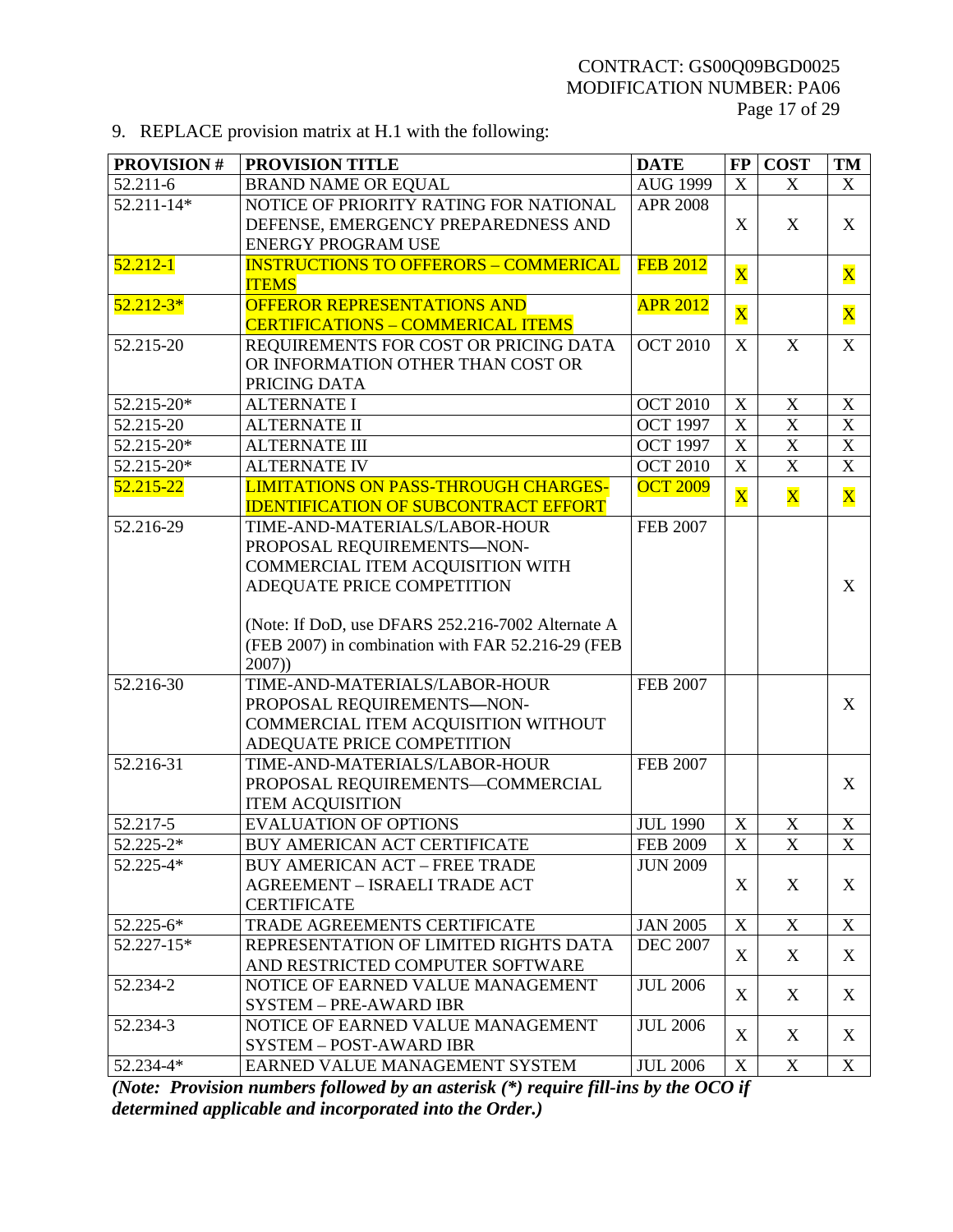| <b>CLAUSE</b><br>NO. | <b>TITLE</b>                                                                                                                      | <b>DATE</b>     | $\bf FP$                | <b>COST</b>             | <b>TM</b>               |
|----------------------|-----------------------------------------------------------------------------------------------------------------------------------|-----------------|-------------------------|-------------------------|-------------------------|
| 52.202-1             | <b>DEFINITIONS</b>                                                                                                                | <b>JAN 2012</b> | X                       | X                       | $\mathbf X$             |
| 52.203-3             | <b>GRATUITIES</b>                                                                                                                 | APR 1984        | $\mathbf X$             | $\overline{X}$          | $\overline{\mathbf{X}}$ |
| 52.203-5             | <b>COVENANT AGAINST CONTINGENT FEES</b>                                                                                           | <b>APR 1984</b> | $\mathbf X$             | $\mathbf X$             | X                       |
| 52.203-6             | RESTRICTIONS ON SUBCONTRACTOR SALES<br>TO THE GOVERNMENT                                                                          | <b>SEP 2006</b> | X                       | X                       |                         |
| 52.203-7             | <b>ANTI-KICKBACK PROCEDURES</b>                                                                                                   | <b>OCT 2010</b> | $\mathbf X$             | $\mathbf X$             | $\mathbf X$             |
| 52.203-8             | CANCELLATION, RESCISSION, AND<br>RECOVERY OF FUNDS FOR ILLEGAL OR<br><b>IMPROPER ACTIVITY</b>                                     | <b>JAN 1997</b> | X                       | X                       | X                       |
| 52.203-10            | PRICE OR FEE ADJUSTMENT FOR ILLEGAL<br>OR IMPROPER ACTIVITY                                                                       | <b>JAN 1997</b> | X                       | X                       | X                       |
| 52.203-12            | LIMITATION ON PAYMENTS TO INFLUENCE<br><b>CERTAIN FEDERAL TRANSACTIONS</b>                                                        | <b>OCT 2010</b> | X                       | X                       | X                       |
| 52.203-13            | <b>CONTRACTOR CODE OF BUSINESS ETHICS</b><br><b>AND CONDUCT</b>                                                                   | APR 2010        | X                       | X                       | X                       |
| 52.203-15            | WHISTLEBLOWER PROTECTIONS UNDER THE<br>AMERICAN RECOVERY AND REINVESTMENT<br><b>ACT OF 2009</b>                                   | <b>JUN2010</b>  | X                       | X                       | X                       |
| 52.204-2             | <b>SECURITY REQUIREMENTS</b>                                                                                                      | <b>AUG 1996</b> | X                       | X                       | $\mathbf X$             |
| 52.204-4             | PRINTED OR COPIED DOUBLE-SIDED ON<br><b>RECYCLED PAPER</b>                                                                        | <b>MAY 2011</b> | X                       | X                       | X                       |
| 52.204-7             | CENTRAL CONTRACTOR REGISTRATION                                                                                                   | <b>FEB 2012</b> | X                       | X                       | X                       |
| 52.204-9             | PERSONAL IDENTITY VERIFICATION OF<br><b>CONTRACTOR PERSONNEL</b>                                                                  | <b>JAN 2011</b> | X                       | X                       | X                       |
| 52.204-10            | REPORTING EXECUTIVE COMPENSATION<br>AND FIRST-TIER SUBCONTRACT AWARDS                                                             | <b>FEB 2012</b> | X                       | X                       | X                       |
| 52.204-11            | AMERICAN RECOVERY AND REINVESTMENT<br><b>ACT - REPORTING REQUIREMENTS</b>                                                         | <b>JUL 2010</b> | X                       | X                       | X                       |
| $52.207 - 3$         | RIGHT OF FIRST REFUSAL OF EMPLOYMENT                                                                                              | <b>MAY 2006</b> | $\mathbf X$             | $\overline{\mathbf{X}}$ | $\mathbf X$             |
| 52.207-5             | OPTION TO PURCHASE EQUIPMENT                                                                                                      | FEB 1995        | $\mathbf X$             | $\mathbf X$             | X                       |
| 52.208-9             | <b>CONTRACTOR USE OF MANDATORY</b><br>SOURCES OF SUPPLY OR SERVICES                                                               | <b>OCT 2008</b> | X                       | X                       |                         |
| 52.209-6             | PROTECTING THE GOVERNMENT'S INTEREST<br>WHEN SUBCONTRACTING WITH<br>CONTRACTORS DEBARRED, SUSPENDED, OR<br>PROPOSED FOR DEBARMENT | <b>DEC 2010</b> | X                       | X                       | X                       |
| 52.209-9             | <b>UPDATE OF PUBLICTY AVAILABLE</b><br><b>INFORMATION REGARDING</b><br><b>RESPONSIBLILITY MATTERS</b>                             | <b>FEB 2012</b> | $\overline{\mathbf{X}}$ | $\mathbf X$             | $\overline{\textbf{X}}$ |
| 52.209-10            | <b>PROHIBITION ON CONTRACTING WITH</b><br><b>INVERTED DOMESTIC CORPORATIONS</b>                                                   | <b>MAY 2012</b> | $\overline{\text{X}}$   | $\overline{\mathbf{X}}$ |                         |
| 52.211-5             | MATERIALS REQUIREMENTS                                                                                                            | <b>AUG 2000</b> | X                       | X                       | X                       |

# 10. UPDATE, INSERT and REMOVE clauses in Clause matrix at I.2: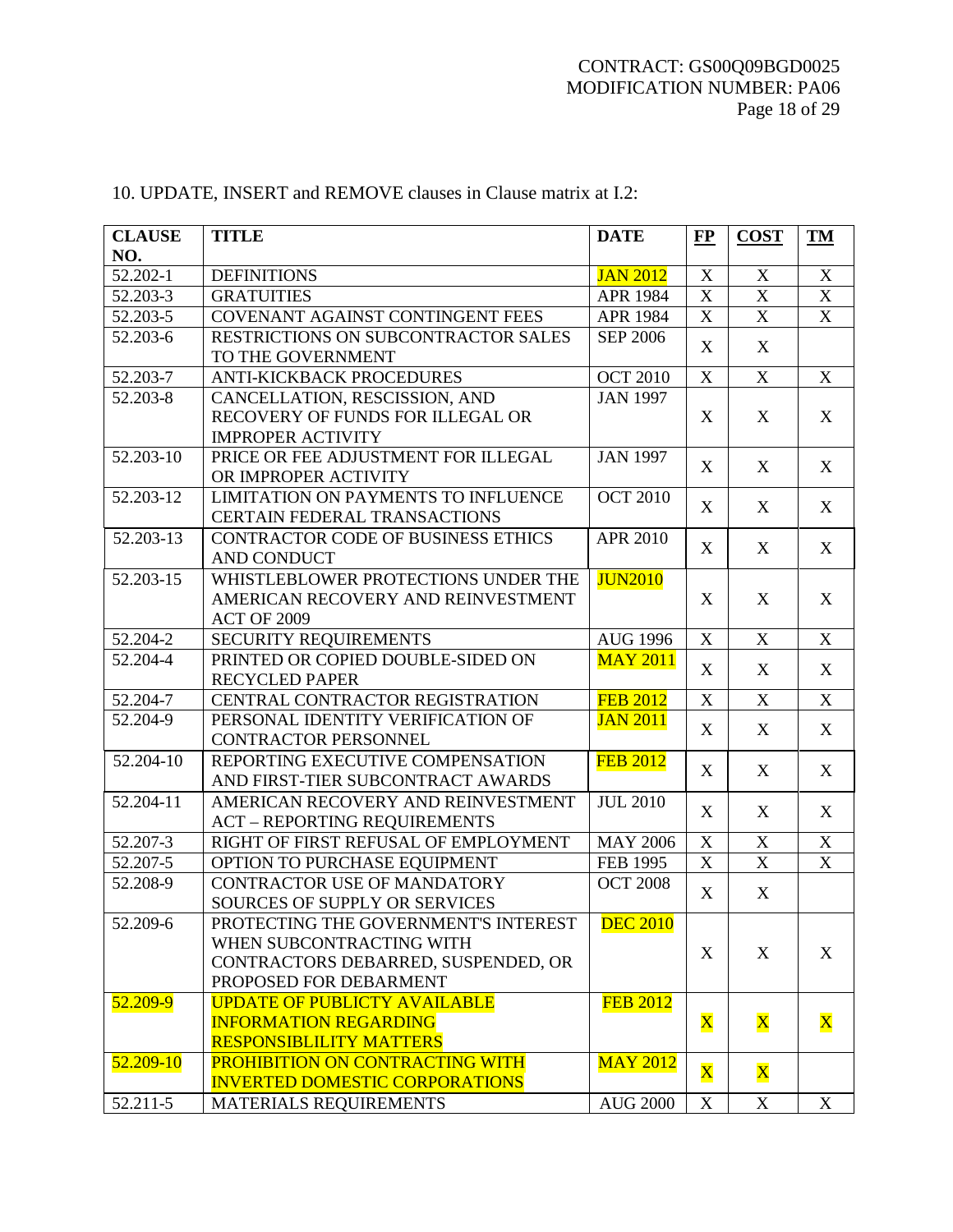| Page 19 of 29 |  |  |
|---------------|--|--|
|---------------|--|--|

| 52.211-15             | DEFENSE PRIORITY AND ALLOCATION                                         | <b>APR 2008</b>             | X                         | X                       | X                         |
|-----------------------|-------------------------------------------------------------------------|-----------------------------|---------------------------|-------------------------|---------------------------|
|                       | <b>REQUIREMENTS</b>                                                     |                             | $\mathbf X$               | $\mathbf X$             | $\mathbf X$               |
| 52.214-35<br>52.215-2 | SUBMISSION OF OFFERS IN U.S. CURRENCY<br>AUDIT AND RECORDS -NEGOTIATION | APR 1991<br><b>OCT 2010</b> | $\boldsymbol{\mathrm{X}}$ | $\mathbf X$             | $\mathbf X$               |
| 52.215-2              | <b>ALTERNATE I</b>                                                      | <b>MAR 2009</b>             |                           |                         |                           |
|                       |                                                                         |                             | $\mathbf X$               | $\mathbf X$             | $\mathbf X$               |
| 52.215-2              | <b>ALTERNATE II</b>                                                     | <b>APR 1998</b>             | $\mathbf X$               | $\mathbf X$             | $\overline{X}$            |
| 52.215-2              | <b>ALTERNATE III</b>                                                    | <b>JUN 1999</b>             | X                         | $\overline{\mathbf{X}}$ | X                         |
| 52.215-8              | ORDER OF PRECEDENCE - UNIFORM                                           | <b>OCT 1997</b>             | X                         | X                       | X                         |
|                       | <b>CONTRACT FORMAT</b>                                                  |                             |                           |                         |                           |
| 52.215-9              | CHANGES OR ADDITIONS TO MAKE-OR-BUY                                     | <b>OCT 1997</b>             | X                         | X                       | X                         |
| 52.215-9              | <b>PROGRAM</b><br><b>ALTERNATE I</b>                                    | <b>OCT 2010</b>             | X                         | $\mathbf X$             |                           |
| 52.215-9              | <b>ALTERNATE II</b>                                                     | <b>OCT 2010</b>             | X                         | X                       |                           |
|                       |                                                                         |                             |                           |                         |                           |
| 52.215-10             | PRICE REDUCTION FOR DEFECTIVE COST OR                                   | <b>AUG 2011</b>             | X                         | X                       | X                         |
| 52.215-11             | PRICING DATA<br>PRICE REDUCTION FOR DEFECTIVE COST OR                   |                             |                           |                         |                           |
|                       | PRICING DATA - MODIFICATIONS                                            | <b>AUG 2011</b>             | X                         | X                       | X                         |
| 52.215-12             | SUBCONTRACTOR COST OR PRICING DATA                                      | <b>OCT 2010</b>             | $\mathbf X$               | $\overline{\mathbf{X}}$ | $\overline{\mathbf{X}}$   |
| 52.215-13             | SUBCONTRACTOR COST OR PRICING DATA -                                    | <b>OCT 2010</b>             |                           |                         |                           |
|                       | <b>MODIFICATIONS</b>                                                    |                             | $\boldsymbol{\mathrm{X}}$ | X                       | X                         |
| 52.215-14             | <b>INTEGRITY OF UNIT PRICES</b>                                         | <b>OCT 2010</b>             | $\mathbf X$               | $\mathbf X$             | $\mathbf X$               |
| 52.215-14             | <b>ALTERNATE I</b>                                                      | OCT 1997                    | $\mathbf X$               | $\overline{X}$          | $\mathbf X$               |
| 52.215-15             | PENSION ADJUSTMENTS AND ASSET                                           | <b>OCT 2010</b>             |                           |                         |                           |
|                       | <b>REVERSIONS</b>                                                       |                             | $\boldsymbol{\mathrm{X}}$ | X                       | X                         |
| 52.215-16             | FACILITIES CAPITAL COST OF MONEY                                        | <b>JUN 2003</b>             | $\mathbf X$               | X                       | $\mathbf X$               |
| 52.215-17             | WAIVER OF FACILITIES CAPITAL COST OF                                    | <b>OCT 1997</b>             |                           |                         |                           |
|                       | <b>MONEY</b>                                                            |                             | X                         | X                       | X                         |
| 52.215-18             | REVERSION OR ADJUSTMENT OF PLANS FOR                                    | <b>JUL 2005</b>             |                           |                         |                           |
|                       | POSTRETIREMENT BENEFITS (PRB) OTHER                                     |                             | X                         | X                       | X                         |
|                       | <b>THAN PENSIONS</b>                                                    |                             |                           |                         |                           |
| 52.215-21             | REQUIREMENTS FOR COST OR PRICING                                        | <b>OCT 2010</b>             |                           |                         |                           |
|                       | DATA OR INFORMATION OTHER THAN COST                                     |                             | X                         | X                       | X                         |
|                       | OR PRICING DATA-MODIFICATIONS                                           |                             |                           |                         |                           |
| 52.215.21             | <b>ALTERNATE I</b>                                                      | <b>OCT 2010</b>             | X                         | $\mathbf X$             | $\mathbf X$               |
| 52.215-21             | <b>ALTERNATE II</b>                                                     | <b>OCT 1997</b>             | X                         | $\mathbf X$             | X                         |
| 52.215-21             | <b>ALTERNATE III</b>                                                    | <b>OCT 1997</b>             | X                         | $\mathbf X$             | $\boldsymbol{\mathrm{X}}$ |
| 52.215-21             | <b>ALTERNATE IV</b>                                                     | <b>OCT 2010</b>             | X                         | X                       | $\boldsymbol{\mathrm{X}}$ |
| 52.215-23             | <b>LIMITATIONS ON PASS-THROUGH</b>                                      | <b>OCT 2009</b>             | $\overline{\textbf{X}}$   | $\overline{\mathbf{X}}$ | $\overline{\textbf{X}}$   |
| 52.216-4              | <b>ECONOMIC PRICE ADJUSTMENT - LABOR</b>                                | <b>JAN 1997</b>             | X                         |                         | X                         |
|                       | AND MATERIAL                                                            |                             |                           |                         |                           |
| $52.216 - 5*$         | PRICE REDETERMINATION - PROSPECTIVE                                     | <b>OCT 1997</b>             | $\boldsymbol{\mathrm{X}}$ |                         | $\boldsymbol{X}$          |
| 52.216-6*             | PRICE REDETERMINATION-RETROACTIVE                                       | <b>OCT 1997</b>             | X                         |                         | $\mathbf X$               |
| 52.216-7*             | ALLOWABLE COST AND PAYMENT                                              | <b>JUN 2011</b>             |                           | X                       | $\mathbf X$               |
| 52.216-8              | <b>FIXED FEE</b>                                                        | <b>JUN 2011</b>             |                           | A                       | $\mathbf X$               |
| 52.216-10             | <b>INCENTIVE FEE</b>                                                    | <b>JUN 2011</b>             |                           | $\mathbf X$             | $\mathbf X$               |
| 52.216-11*            | COST CONTRACT-NO FEE                                                    | APR 1984                    |                           | $\mathbf X$             | X                         |
| 52.216-12             | COST-SHARING CONTRACT-NO FEE                                            | APR 1984                    |                           | X                       |                           |
| 52.216-16*            | <b>INCENTIVE PRICE REVISION - FIRM TARGET</b>                           | <b>OCT 1997</b>             | X                         |                         | X                         |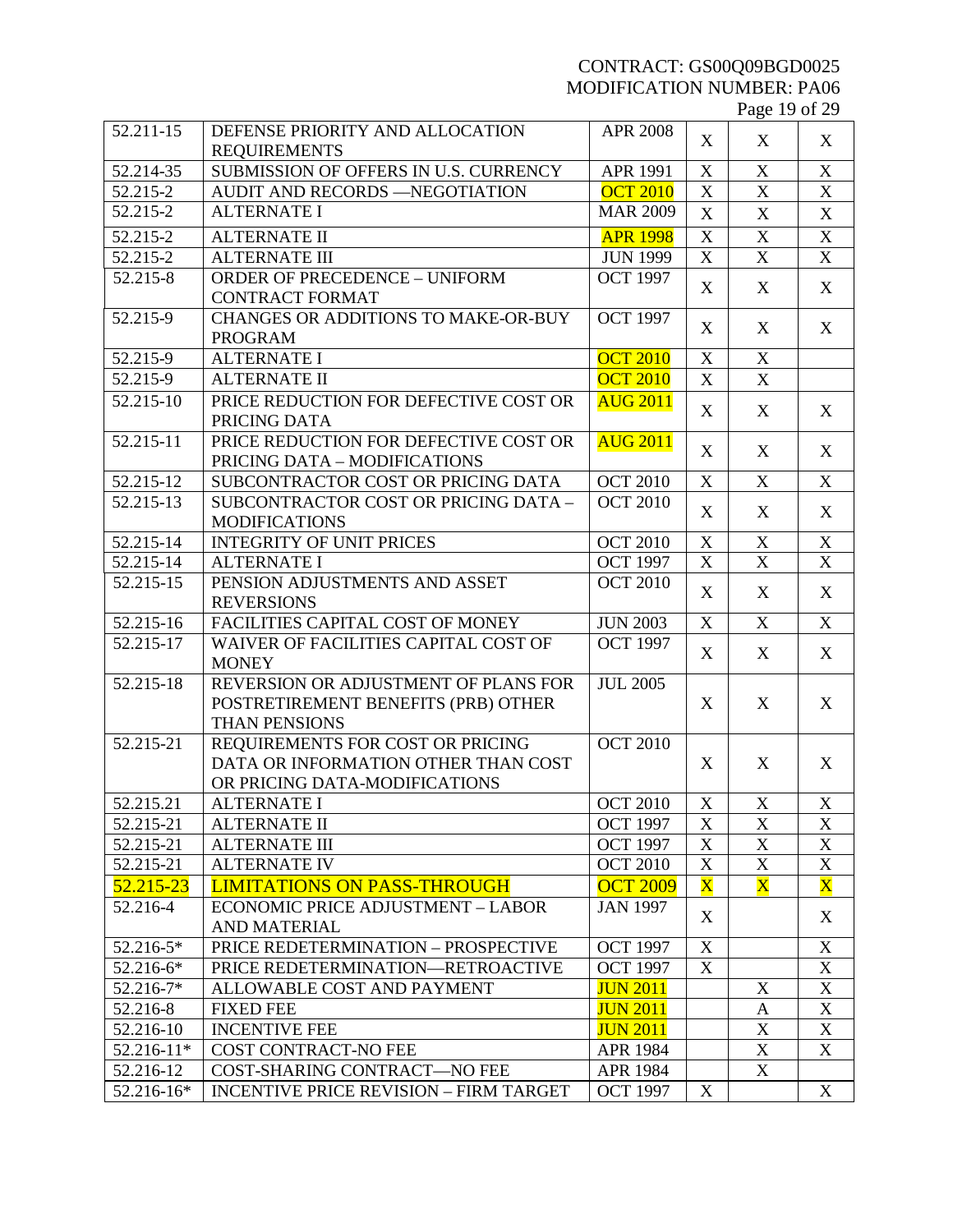| Page 20 of 29 |  |  |  |  |
|---------------|--|--|--|--|
|---------------|--|--|--|--|

|            |                                              |                 |                       | ັ                       |                         |
|------------|----------------------------------------------|-----------------|-----------------------|-------------------------|-------------------------|
| 52.216-16  | <b>ALTERNATE I</b>                           | APR 1984        | X                     |                         | X                       |
| 52.216-17* | <b>INCENTIVE PRICE REVISION - SUCCESSIVE</b> | <b>OCT 1997</b> | X                     |                         | X                       |
|            | <b>TARGETS</b>                               |                 |                       |                         |                         |
| 52.216-17  | <b>ALTERNATE I</b>                           | APR 1984        | $\mathbf X$           |                         | X                       |
| 52.217-2   | CANCELLATION UNDER MULTI-YEAR                | <b>OCT 1997</b> | X                     |                         |                         |
|            | <b>CONTRACTS</b>                             |                 |                       |                         |                         |
| 52.217-8*  | OPTION TO EXTEND SERVICES                    | <b>NOV 1999</b> | X                     | $\boldsymbol{X}$        | X                       |
| 52.217-9*  | OPTION TO EXTEND THE TERM OF THE             | <b>MAR 2000</b> | X                     | X                       | X                       |
|            | <b>CONTRACT</b>                              |                 |                       |                         |                         |
| 52.219-4   | NOTICE OF PRICE EVALUATION PREFERENCE        | <b>JAN 2011</b> | X                     | X                       | X                       |
|            | FOR HUBZONE SMALL BUSINESS CONCERNS.         |                 |                       |                         |                         |
| 52.219-8   | UTILIZATION OF SMALL BUSINESS                | <b>JAN 2011</b> | X                     | X                       | X                       |
|            | <b>CONCERNS</b>                              |                 |                       |                         |                         |
| 52.219-9   | SMALL BUSINESS SUBCONTRACTING PLAN           | <b>JAN 2011</b> | X                     | $\mathbf X$             | $\mathbf X$             |
| 52.219-9   | <b>ALTERNATE II</b>                          | <b>OCT 2001</b> | X                     | X                       | X                       |
| 52.219-16  | LIQUIDATED DAMAGES - SUBCONTRACTING          | <b>JAN 1999</b> | X                     | X                       | X                       |
|            | <b>PLAN</b>                                  |                 |                       |                         |                         |
| 52.222-1   | NOTICE TO THE GOVERNMENT OF LABOR            | <b>FEB 1997</b> | X                     | X                       | X                       |
|            | <b>DISPUTES</b>                              |                 |                       |                         |                         |
| 52.222-2*  | PAYMENT FOR OVERTIME PREMIUMS                | <b>JUL 1990</b> |                       | $\mathbf{A}$            |                         |
| 52.222-3   | <b>CONVICT LABOR</b>                         | <b>JUN 2003</b> | $\mathbf X$           | $\overline{\mathbf{X}}$ | $\mathbf X$             |
| 52.222-21  | PROHIBITION OF SEGREGATED FACILITIES         | FEB 1999        | $\mathbf X$           | $\overline{\mathbf{X}}$ | $\overline{\mathbf{X}}$ |
| 52.222-26  | <b>EQUAL OPPORTUNITY</b>                     | <b>MAR 2007</b> | $\mathbf X$           | $\overline{X}$          | $\overline{X}$          |
| 52.222-29  | NOTIFICATION OF VISA DENIAL                  | <b>JUN 2003</b> | $\overline{\text{X}}$ | $\overline{X}$          | $\overline{\text{X}}$   |
| 52.222-35  | EQUAL OPPORTUNITY FOR SPECIAL                | <b>SEP 2010</b> |                       |                         |                         |
|            | DISABLED VETERANS, VETERANS OF THE           |                 |                       |                         |                         |
|            | VIETNAM ERA, AND OTHER ELIGIBLE              |                 | X                     | X                       | X                       |
|            | <b>VETERANS</b>                              |                 |                       |                         |                         |
| 52.222-36  | AFFIRMATIVE ACTION FOR WORKERS WITH          | <b>OCT 2010</b> | X                     |                         |                         |
|            | <b>DISABILITIES</b>                          |                 |                       | X                       | X                       |
| 52.222-36  | <b>ALTERNATE I</b>                           | <b>JUN 1998</b> | X                     | X                       | X                       |
| 52.222-37  | <b>EMPLOYMENT REPORTS ON SPECIAL</b>         | <b>SEP 2010</b> |                       |                         |                         |
|            | DISABLED VETERANS, VETERANS OF THE           |                 | X                     | X                       | X                       |
|            | VIETNAM ERA, AND OTHER ELIGIBLE              |                 |                       |                         |                         |
|            | VETERANS                                     |                 |                       |                         |                         |
| 52.222-50  | <b>COMBATING TRAFFICKING IN PERSONS</b>      | <b>FEB 2009</b> | X                     | X                       | X                       |
| 52.222-54  | <b>EMPLOYMENT ELIGIBILITY</b>                | <b>JAN 2009</b> |                       |                         |                         |
|            | <b>VERIFICATION</b>                          |                 | X                     | X                       | X                       |
| 52.223-3*  | HAZARDOUS MATERIAL IDENTIFICATION            | <b>JAN 1997</b> |                       |                         |                         |
|            | AND MATERIAL SAFETY DATA                     |                 | X                     | X                       | X                       |
| 52.223-3*  | <b>ALTERNATE I</b>                           | <b>JUL 1995</b> | X                     | X                       | X                       |
| 52.223-5   | POLLUTION PREVENTION AND RIGHT-TO-           | <b>MAY 2011</b> |                       |                         |                         |
|            | KNOW INFORMATION. ALTERNATE I                |                 | X                     | X                       | X                       |
| 52.223-5   | <b>ALTERNATE I</b>                           | <b>MAY 2011</b> | X                     | X                       | X                       |
| 52.223-5   | <b>ALTERNATE II</b>                          | <b>MAY 2011</b> | $\mathbf X$           | $\mathbf X$             | X                       |
| 52.223-6   | DRUG-FREE WORKPLACE                          | <b>MAY 2001</b> | $\mathbf X$           | $\mathbf X$             | $\mathbf X$             |
| 52.223-10  | <b>WASTE REDUCTION PROGRAM</b>               | <b>MAY 2011</b> | X                     | X                       | X                       |
| 52.223-12  | REFRIGERATION EQUIPMENT AND AIR              | <b>MAY 1995</b> |                       |                         |                         |
|            | <b>CONDITIONERS</b>                          |                 | X                     | X                       | X                       |
|            |                                              |                 |                       |                         |                         |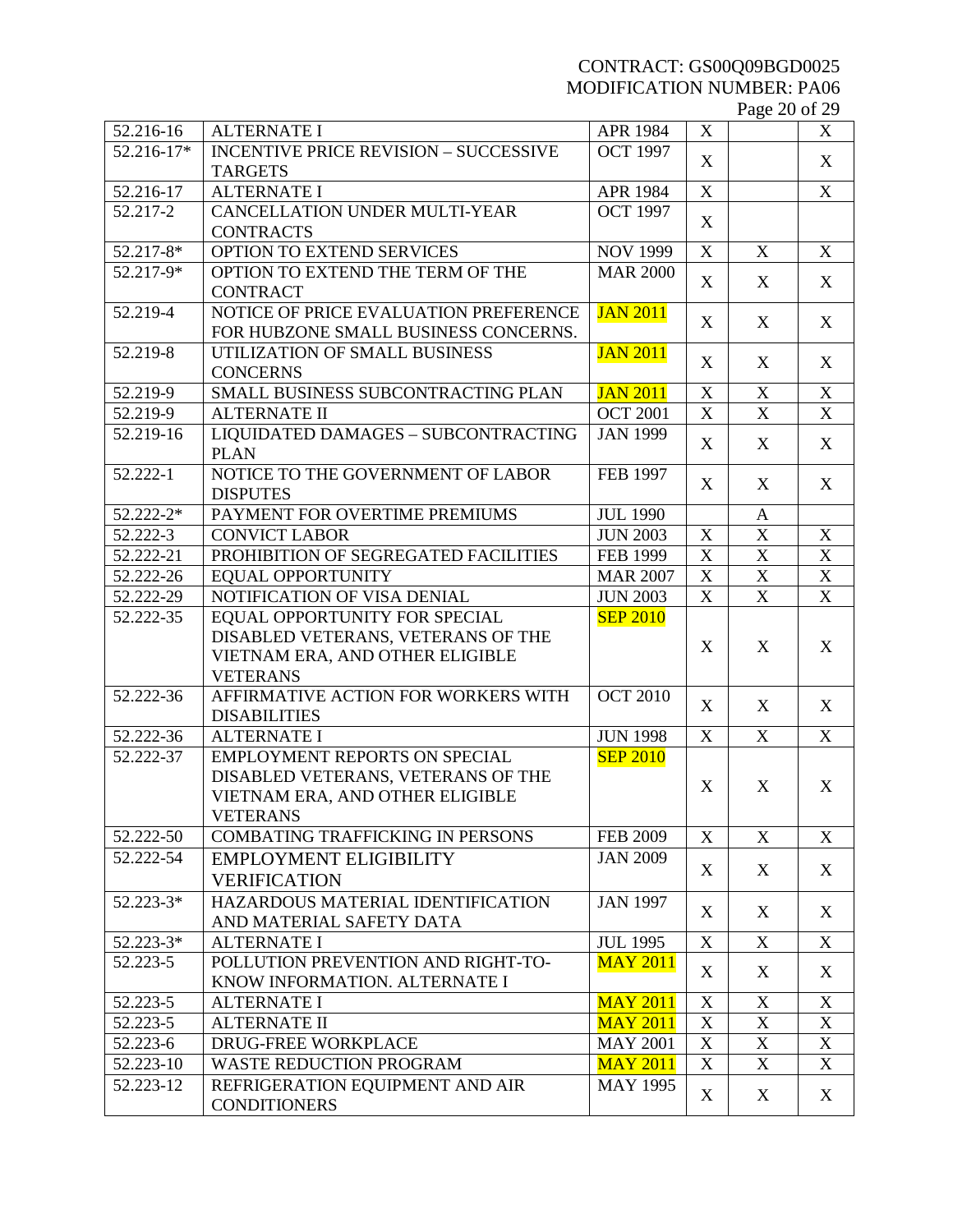| 52.223-14     | <b>TOXIC CHEMICAL RELEASE REPORTING</b>                               | <b>AUG 2003</b> | $\overline{\textbf{X}}$ | $\overline{\textbf{X}}$   | $\overline{\textbf{X}}$   |
|---------------|-----------------------------------------------------------------------|-----------------|-------------------------|---------------------------|---------------------------|
| 52.223-15     | <b>ENERGY EFFICIENCY IN ENERGY-</b>                                   | <b>DEC 2007</b> | X                       | X                         | X                         |
|               | <b>CONSUMING PRODUCTS</b>                                             |                 |                         |                           |                           |
| 52.223-16     | IEEE 1680 STANDARD FOR THE                                            | <b>DEC 2007</b> |                         |                           |                           |
|               | ENVIRONMENTAL ASSESSMENT OF                                           |                 | X                       | X                         | X                         |
|               | PERSONAL COMPUTER PRODUCTS                                            |                 |                         |                           |                           |
| 52.223-16     | <b>ALTERNATE I</b>                                                    | <b>DEC 2007</b> | X                       | X                         | $\mathbf X$               |
| 52.223-17     | <b>AFFIRMATIVE PROCUREMENT OF EPA-</b>                                |                 |                         |                           |                           |
|               | <b>DESIGNATED ITEMS IN SERVICE AND</b>                                | <b>MAY 2008</b> | $\overline{\textbf{X}}$ | $\mathbf{\overline{X}}$   | $\overline{\mathbf{X}}$   |
|               | <b>CONSTRUCITON CONTRACTS</b>                                         |                 |                         |                           |                           |
| $52.223 - 18$ | <b>ENCOURAGING CONTRACTOR POLICIES TO</b>                             | <b>AUG 2011</b> | $\overline{\mathbf{X}}$ | $\overline{\text{X}}$     | $\overline{\textbf{X}}$   |
|               | <b>BAN TEXT MESSAGING WHILE DRIVING</b>                               |                 |                         |                           |                           |
| 52.223-19     | <b>COMPLIANCE WITH ENVIRONMENTAL</b>                                  | <b>MAY 2011</b> | $\overline{\textbf{X}}$ | $\overline{\textbf{X}}$   | $\overline{\textbf{X}}$   |
|               | <b>MANAGEMENT SYSTEMS</b>                                             |                 |                         |                           |                           |
| 52.224-1      | PRIVACY ACT NOTIFICATION                                              | APR 1984        | $\mathbf X$             | $\mathbf X$               | $\boldsymbol{\mathrm{X}}$ |
| 52.224-2      | PRIVACY ACT                                                           | APR 1984        | $\mathbf X$             | $\overline{X}$            | $\overline{\mathbf{X}}$   |
| 52.225-1      | <b>BUY AMERICAN ACT-SUPPLIES</b>                                      | <b>FEB 2009</b> | $\mathbf X$             | $\mathbf X$               | $\mathbf X$               |
| 52.225-3      | <b>BUY AMERICAN ACT - FREE TRADE</b>                                  | <b>MAY 2012</b> | X                       | X                         | $\mathbf X$               |
|               | <b>AGREEMENTS - ISRALI TRADE ACT</b>                                  |                 |                         |                           |                           |
| 52.225-5      | <b>TRADE AGREEMENTS</b>                                               | <b>MAY 2012</b> | $\mathbf X$             | $\mathbf X$               | $\mathbf X$               |
| 52.225-8      | <b>DUTY-FREE ENTRY</b>                                                | <b>OCT 2010</b> | X                       | $\overline{X}$            | X                         |
| 52.225-13     | RESTRICTIONS ON CERTAIN FOREIGN                                       | <b>JUN 2008</b> | X                       | X                         | X                         |
|               | <b>PURCHASES</b>                                                      |                 |                         |                           |                           |
| 52.225-14     | INCONSISTENCY BETWEEN ENGLISH                                         | <b>FEB 2000</b> | X                       | X                         | X                         |
|               | <b>VERSION AND TRANSLATION OF CONTRACT</b>                            |                 |                         |                           |                           |
| 52.225-19     | CONTRACTOR PERSONNEL IN A                                             | <b>MAR 2008</b> |                         |                           |                           |
|               | DESIGNATED OPERATIONAL AREA OR<br>SUPPORTING A DIPLOMATIC OR CONSULAR |                 | X                       | X                         | X                         |
|               | MISSION OUTSIDE THE UNITED STATES                                     |                 |                         |                           |                           |
| 52.227-1      | AUTHORIZATION AND CONSENT                                             | <b>DEC 2007</b> | $\mathbf X$             | $\boldsymbol{\mathrm{X}}$ |                           |
| 52.227-2      | NOTICE AND ASSISTANCE REGARDING                                       | <b>DEC 2007</b> |                         |                           |                           |
|               | PATENT AND COPYRIGHT INFRINGEMENT                                     |                 | X                       | X                         |                           |
| 52.227-3      | PATENT INDEMNITY                                                      | APR 1984        | X                       | $\mathbf X$               |                           |
| $52.227 - 3*$ | <b>ALTERNATE I</b>                                                    | <b>APR 1984</b> | X                       | $\overline{X}$            |                           |
| 52.227-3*     | <b>ALTERNATE II</b>                                                   | APR 1984        | X                       | X                         |                           |
| $52.227 - 5*$ | <b>WAIVER OF INDEMNITY</b>                                            | APR 1984        | X                       | X                         |                           |
| 52.227-9      | <b>REFUND OF ROYALTIES</b>                                            | <b>APR 1984</b> | X                       |                           |                           |
| 52.227-10     | FILING OF PATENT APPLICATIONS -                                       | <b>DEC 2007</b> |                         |                           |                           |
|               | <b>CLASSIFIED SUBJECT MATTER</b>                                      |                 | X                       | X                         |                           |
| 52.227-11     | PATENT RIGHTS - RETENTION BY THE                                      | <b>DEC 2007</b> |                         |                           |                           |
|               | CONTRACTOR (SHORT FORM)                                               |                 | X                       | X                         |                           |
| 52.227-13     | PATENT RIGHTS - ACQUISITION BY THE                                    | <b>DEC 2007</b> |                         |                           |                           |
|               | <b>GOVERNMENT</b>                                                     |                 | X                       | X                         |                           |
| 52.227-14     | RIGHTS IN DATA-GENERAL                                                | <b>DEC 2007</b> | X                       | X                         | X                         |
| 52.227-14     | <b>ALTERNATE I</b>                                                    | <b>DEC 2007</b> | $\mathbf X$             | $\mathbf X$               | $\mathbf X$               |
| 52.227-14*    | <b>ALTERNATE II</b>                                                   | <b>DEC 2007</b> | X                       | $\overline{X}$            | $\mathbf X$               |
| 52.227-14*    | <b>ALTERNATE III</b>                                                  | <b>DEC 2007</b> | $\mathbf X$             | $\overline{X}$            | $\mathbf X$               |
| 52.227-14     | <b>ALTERNATE IV</b>                                                   | <b>DEC 2007</b> | $\mathbf X$             | $\mathbf X$               | X                         |
| 52.227-14*    | <b>ALTERNATE V</b>                                                    | <b>DEC 2007</b> | X                       | X                         | X                         |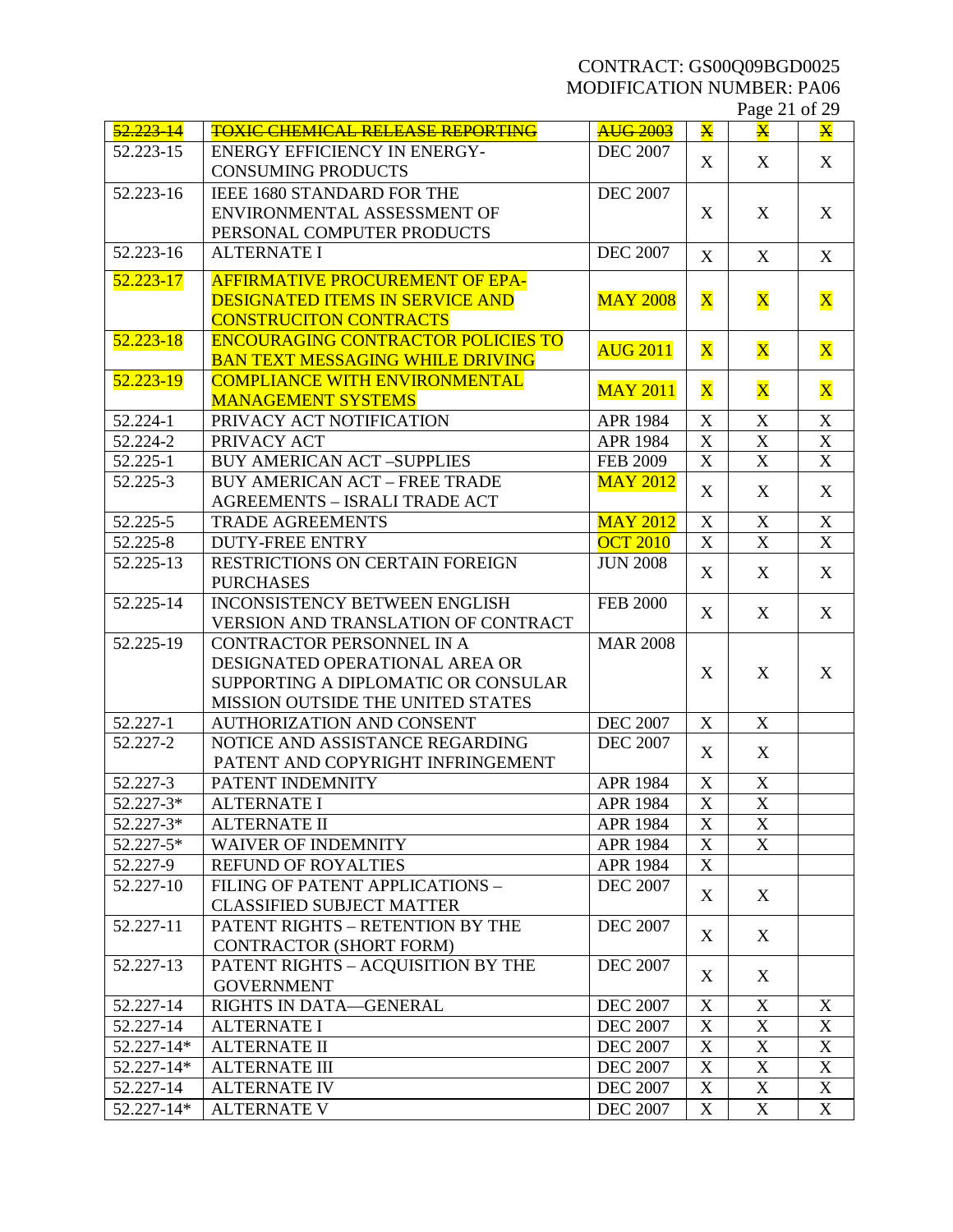Page 22 of 29

| 52.227-16            | ADDITIONAL DATA REQUIREMENTS                                    | <b>JUN 1987</b>                    | A           | A                |             |
|----------------------|-----------------------------------------------------------------|------------------------------------|-------------|------------------|-------------|
| 52.227-17            | RIGHTS IN DATA-SPECIAL WORKS                                    | <b>DEC 2007</b>                    | X           | X                | X           |
| 52.227-19            | COMMERCIAL COMPUTER SOFTWARE -                                  | <b>DEC 2007</b>                    | X           |                  |             |
|                      | <b>RESTRICTED LICENSE</b>                                       |                                    |             |                  |             |
| 52.227-21*           | TECHNICAL DATA DECLARATION, REVISION,                           | <b>DEC 2007</b>                    |             |                  |             |
|                      | AND WITHHOLDING OF PAYMENT-MAJOR                                |                                    | X           | X                | X           |
|                      | <b>SYSTEMS</b>                                                  |                                    |             |                  |             |
| 52.227-22            | <b>MAJOR SYSTEM - MINIMUM RIGHTS</b>                            | <b>JUN 1987</b>                    | X           | X                | X           |
| 52.227-23*           | RIGHTS TO PROPOSAL DATA (TECHNICAL)                             | <b>JUN 1987</b>                    | $\mathbf X$ | $\mathbf X$      | $\mathbf X$ |
| 52.228-3             | <b>WORKERS' COMPENSATION INSURANCE</b>                          | <b>APR 1984</b>                    | X           | X                | X           |
|                      | (DEFENSE BASE ACT)                                              |                                    |             |                  |             |
| 52.228-4             | <b>WORKERS' COMPENSATION AND WAR-</b>                           | <b>APR 1984</b>                    | X           | X                | X           |
|                      | HAZARD INSURANCE OVERSEAS                                       |                                    |             |                  |             |
| 52.228-5             | <b>INSURANCE - WORK ON A GOVERNMENT</b>                         | <b>JAN 1997</b>                    | X           |                  |             |
|                      | <b>INSTALLATION</b>                                             |                                    |             |                  |             |
| 52.228-7             | <b>INSURANCE - LIABILITY TO THIRD PERSONS</b>                   | <b>MAR 1996</b>                    |             | $\mathbf X$      |             |
| 52.229-3             | FEDERAL, STATE, AND LOCAL TAXES                                 | APR 2003                           | $\mathbf X$ |                  | $\mathbf X$ |
| 52.229-4             | FEDERAL, STATE, AND LOCAL TAXES (STATE                          | APR 2003                           | X           |                  | X           |
|                      | AND LOCAL ADJUSTMENTS)                                          |                                    |             |                  |             |
| 52.229-6             | TAXES - FOREIGN FIXED-PRICE CONTRACTS                           | <b>JUN 2003</b>                    | X           |                  | X           |
| 52.229-8*            | TAXES - FOREIGN COST-REIMBURSEMENT                              | <b>MAR 1990</b>                    |             | X                |             |
|                      | <b>CONTRACTS</b>                                                |                                    |             |                  |             |
| 52.229-10*           | STATE OF NEW MEXICO GROSS RECEIPTS                              | APR 2003                           |             | X                | X           |
|                      | AND COMPENSATING TAX                                            |                                    |             |                  | $\mathbf X$ |
| 52.230-2<br>52.230-3 | COST ACCOUNTING STANDARDS<br>DISCLOSURE AND CONSISTENCY OF COST | <b>MAY 2012</b><br><b>MAY 2012</b> | $\mathbf X$ | $\mathbf X$      |             |
|                      | <b>ACCOUNTING PRACTICES</b>                                     |                                    | X           | X                | X           |
| 52.230-5             | COST ACCOUNTING STANDARDS-                                      | <b>OCT 2010</b>                    |             |                  |             |
|                      | EDUCATIONAL INSTITUTION                                         |                                    | X           | X                | X           |
| 52.230-6             | ADMINISTRATION OF COST ACCOUNTING                               | <b>JUN 2010</b>                    |             |                  |             |
|                      | <b>STANDARDS</b>                                                |                                    | X           | X                | X           |
| 52.232-1             | <b>PAYMENTS</b>                                                 | APR 1984                           | X           |                  |             |
| $52.232 - 7*$        | PAYMENTS UNDER TIME-AND-MATERIALS                               | <b>FEB 2007</b>                    |             |                  |             |
|                      | AND LABOR-HOUR CONTRACTS                                        |                                    |             |                  | X           |
| 52.232-7             | <b>ALTERNATE I</b>                                              | <b>FEB 2007</b>                    |             |                  | $\mathbf X$ |
| 52.232-8             | DISCOUNTS FOR PROMPT PAYMENT                                    | <b>FEB 2002</b>                    | X           |                  | X           |
| 52.232-9             | LIMITATION ON WITHHOLDING OF                                    | <b>APR 1984</b>                    |             |                  |             |
|                      | <b>PAYMENTS</b>                                                 |                                    | X           | X                | X           |
| 52.232-11            | <b>EXTRAS</b>                                                   | APR 1984                           | X           |                  |             |
| 52.232-12*           | <b>ADVANCE PAYMENTS</b>                                         | <b>MAY 2001</b>                    | X           | $\mathbf X$      | X           |
| 52.232-12            | <b>ALTERNATE I</b>                                              | APR 1984                           | X           | $\mathbf X$      | X           |
| 52.232-12*           | <b>ALTERNATE II</b>                                             | <b>MAY 2001</b>                    |             | X                |             |
| 52.232-16*           | PROGRESS PAYMENTS                                               | <b>APR 2012</b>                    | X           |                  |             |
| 52.232-16            | <b>ALTERNATE I</b>                                              | <b>MAR 2000</b>                    | X           |                  |             |
| 52.232-17            | <b>INTEREST</b>                                                 | <b>OCT 2010</b>                    | X           | X                | X           |
| 52.232-18            | <b>AVAILABILITY OF FUNDS</b>                                    | APR 1984                           | X           | $\mathbf X$      | X           |
| 52.232-19*           | AVAILABILITY OF FUNDS FOR THE NEXT                              | APR 1984                           |             |                  |             |
|                      | <b>FISCAL YEAR</b>                                              |                                    | X           | X                |             |
| 52.232-20            | <b>LIMITATION OF COST</b>                                       | APR 1984                           |             | $\boldsymbol{X}$ |             |
|                      |                                                                 |                                    |             |                  |             |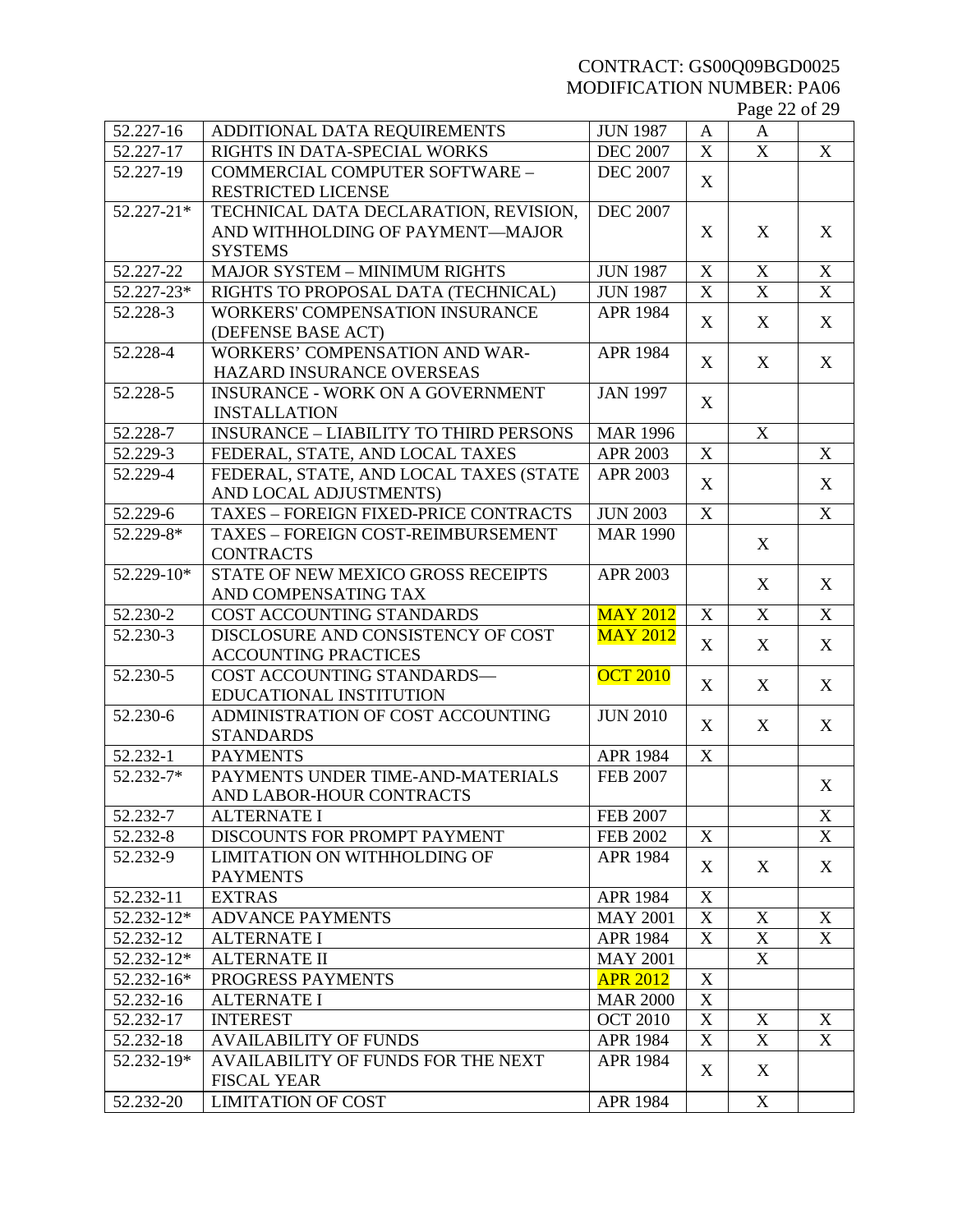| Page 23 of 29 |  |  |  |  |
|---------------|--|--|--|--|
|---------------|--|--|--|--|

| 52.232-22    | <b>LIMITATION OF FUNDS</b>                   | <b>APR 1984</b>  |                           | X                       |                       |
|--------------|----------------------------------------------|------------------|---------------------------|-------------------------|-----------------------|
| 52.232-23    | <b>ASSIGNMENT OF CLAIMS</b>                  | <b>JAN 1986</b>  | X                         | $\mathbf X$             | X                     |
| 52.232-23    | <b>ALTERNATE I</b>                           | <b>APR 1984</b>  | X                         | $\overline{X}$          | $\mathbf X$           |
| 52.232-25    | PROMPT PAYMENT                               | <b>OCT 2008</b>  | X                         | $\mathbf X$             | $\mathbf X$           |
| 52.232-25    | <b>ALTERNATE I</b>                           | <b>FEB 2002</b>  |                           | $\overline{X}$          | $\overline{\text{X}}$ |
| 52.232-33    | PAYMENT BY ELECTRONIC FUNDS                  | <b>OCT 2003</b>  |                           |                         |                       |
|              | TRANSFER-CENTRAL CONTRACTOR                  |                  | X                         | X                       | X                     |
|              | <b>REGISTRATION</b>                          |                  |                           |                         |                       |
| 52.232-36    | PAYMENT BY THIRD PARTY                       | <b>FEB 2010</b>  | $\mathbf X$               | X                       | $\mathbf X$           |
| 52.232-37    | MULTIPLE PAYMENT ARRANGEMENTS                | <b>MAY 1999</b>  | $\mathbf X$               | $\mathbf X$             | $\mathbf X$           |
| 52.233-1     | <b>DISPUTES</b>                              | <b>JUL 2002</b>  | $\boldsymbol{\mathrm{X}}$ | $\mathbf X$             | $\mathbf X$           |
| 52.233-1     | <b>ALTERNATE I</b>                           | <b>DEC 1991</b>  | X                         | $\mathbf X$             | $\mathbf X$           |
| 52.233-3     | PROTEST AFTER AWARD                          | <b>AUG 1996</b>  | X                         |                         | X                     |
| 52.233-3     | <b>ALTERNATE I</b>                           | <b>JUN 1985</b>  |                           | $\mathbf X$             |                       |
| 52.233-4     | APPLICABLE LAW FOR BREACH OF                 | <b>OCT 2004</b>  | X                         | X                       | X                     |
|              | <b>CONTRACT CLAIM</b>                        |                  |                           |                         |                       |
| 52.237-2     | PROTECTION OF GOVERNMENT BUILDINGS,          | <b>APR 1984</b>  | X                         | X                       | X                     |
|              | EQUIPMENT, AND VEGETATION                    |                  |                           |                         |                       |
| 52.237-3     | <b>CONTINUITY OF SERVICES</b>                | <b>JAN 1991</b>  | X                         | $\mathbf X$             |                       |
| 52.237-9     | WAIVER OF LIMITATION ON SEVERANCE            | <b>AUG 2003</b>  |                           | X                       | X                     |
|              | PAYMENTS TO FOREIGN NATIONALS                |                  |                           |                         |                       |
| 52.237-10    | <b>IDENTIFICATION OF UNCOMPENSATED</b>       | <b>OCT 1997</b>  | X                         | X                       | X                     |
|              | <b>OVERTIME</b>                              |                  |                           |                         |                       |
| 52.239-1     | PRIVACY OR SECURITY SAFEGUARDS               | <b>AUG 1996</b>  | X                         | X                       | X                     |
| 52.242-1     | NOTICE OF INTENT TO DISALLOW COSTS           | APR 1984         | X                         | $\mathbf X$             | $\mathbf X$           |
| 52.242-3     | PENALTIES FOR UNALLOWABLE COSTS              | <b>MAY 2001</b>  |                           | $\mathbf X$             | $\mathbf X$           |
| 52.242-4     | <b>CERTIFICATION OF FINAL INDIRECT COSTS</b> | <b>JAN 1997</b>  |                           | $\overline{\mathbf{X}}$ | $\overline{X}$        |
| 52.242-13    | <b>BANKRUPTCY</b>                            | <b>JUL 1995</b>  | X                         | X                       | X                     |
| 52.243-1     | <b>CHANGES - FIXED-PRICE ALTERNATE I</b>     | <b>AUG 1987</b>  | $\mathbf X$               |                         |                       |
| 52.243-1     | <b>ALTERNATE I</b>                           | <b>APR 1984</b>  | $\mathbf X$               |                         |                       |
| 52.243-1     | <b>ALTERNATE II</b>                          | APR 1984         | $\mathbf X$               |                         |                       |
| 52.243-1     | <b>ALTERNATE III</b>                         | <b>APR 1984</b>  | $\overline{\mathbf{X}}$   |                         |                       |
| 52.243-2     | <b>CHANGES - COST REIMBURSEMENT</b>          | <b>AUG 1987</b>  |                           | X                       |                       |
| 52.243-2     | <b>ALTERNATE I</b>                           | APR 1984         |                           | $\overline{X}$          |                       |
| 52.243-2     | <b>ALTERNATE II</b>                          | <b>APR 1984</b>  |                           | X                       |                       |
| 52.243-2     | <b>ALTERNATE V</b>                           | APR 1984         |                           | X                       |                       |
| 52.243-3     | <b>CHANGES - TIME-AND-MATERIALS OR</b>       | <b>SEPT 2000</b> |                           |                         | X                     |
|              | <b>LABOR-HOURS</b>                           |                  |                           |                         |                       |
| 52.243-6     | <b>CHANGE ORDER ACCOUNTING</b>               | <b>APR 1984</b>  | X                         | X                       | X                     |
| 52.243-7*    | NOTIFICATION OF CHANGES                      | <b>APR 1984</b>  | X                         | X                       | X                     |
| 52.244-2*    | <b>SUBCONTRACTS</b>                          | <b>OCT 2010</b>  | X                         | X                       | X                     |
| 52.244-2     | <b>ALTERNATE I</b>                           | <b>JUN 2007</b>  |                           | $\mathbf X$             |                       |
| 52.244-5     | <b>COMPETITION IN SUBCONTRACTING</b>         | <b>DEC 1996</b>  | X                         | $\mathbf X$             |                       |
| $52.244 - 6$ | <b>SUBCONTRACTS FOR COMMERCIAL ITEMS</b>     | <b>DEC 2010</b>  | X                         | $\mathbf X$             | X                     |
| 52.245-1     | <b>GOVERNMENT PROPERTY</b>                   | <b>APR 2012</b>  | X                         | X                       | X                     |
| 52.245-2     | GOVERNMENT PROPERTY INSTALLATION             | <b>APR 2012</b>  | X                         | X                       | X                     |
|              | <b>OPERATION SERVICES</b>                    |                  |                           |                         |                       |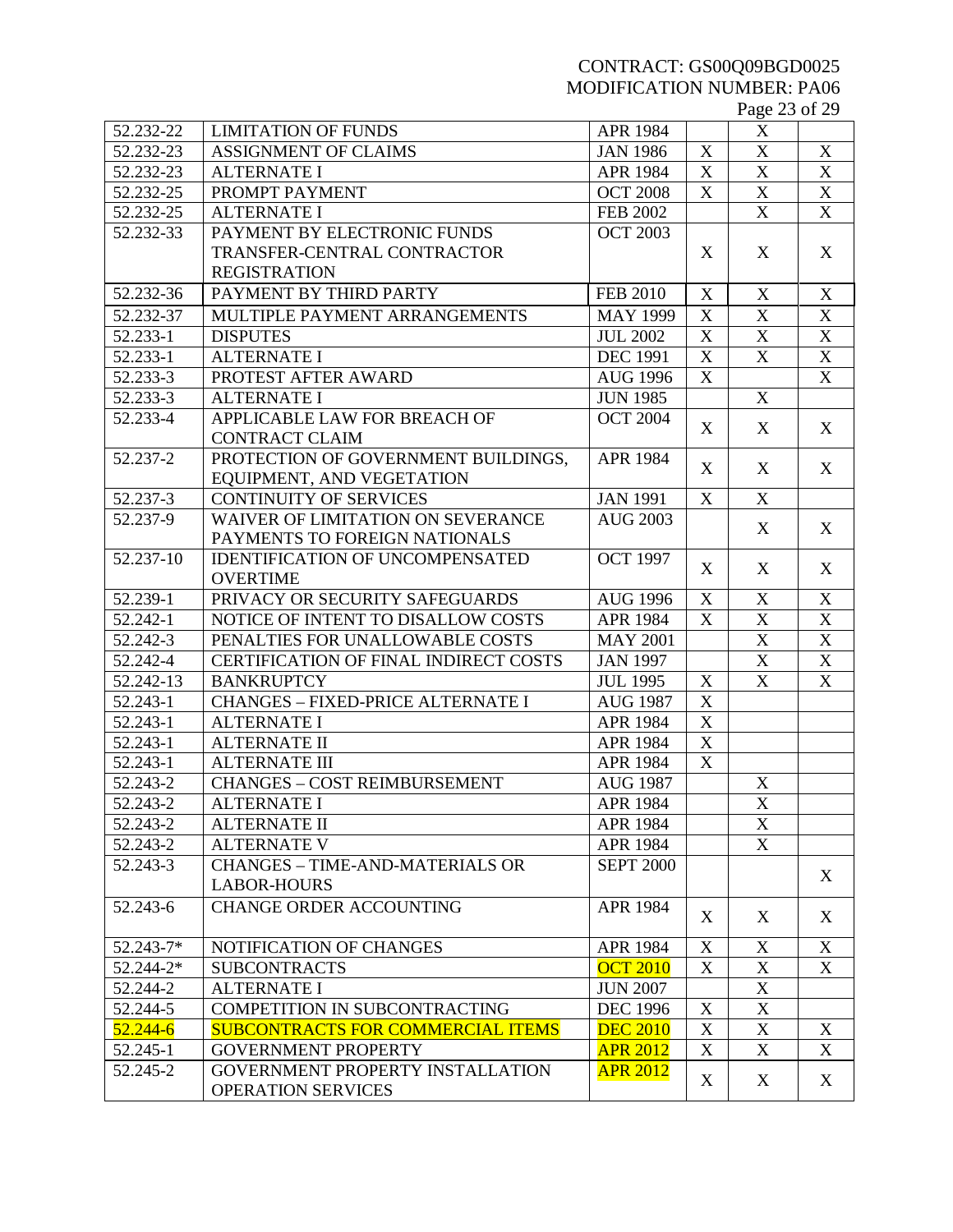#### CONTRACT: GS00Q09BGD0025 MODIFICATION NUMBER: PA06 Page 24 of 29

| 52.245-9      | <b>USE AND CHARGES</b>                                                                              | <b>APR 2012</b> | X                       | X              | X                         |
|---------------|-----------------------------------------------------------------------------------------------------|-----------------|-------------------------|----------------|---------------------------|
| 52.246-19*    | WARRANTY OF SYSTEMS AND EQUIPMENT<br>UNDER PERFORMANCE SPECIFICATIONS OR<br><b>DESIGN CRITERIA.</b> | <b>MAY 2001</b> | X                       |                |                           |
| 52.246-19     | <b>ALTERNATE I</b>                                                                                  | APR 1984        | $\mathbf X$             |                |                           |
| 52.246-19     | <b>ALTERNATE II</b>                                                                                 | <b>APR 1984</b> | $\mathbf X$             |                |                           |
| 52.246-19     | <b>ALTERNATE III</b>                                                                                | APR 1984        | $\mathbf X$             |                |                           |
| 52.246-20*    | <b>WARRANTY OF SERVICES</b>                                                                         | <b>MAY 2001</b> | $\overline{\mathbf{X}}$ |                |                           |
| 52.246-23     | <b>LIMITATION OF LIABILITY</b>                                                                      | <b>FEB 1997</b> | $\overline{\mathbf{X}}$ | $\mathbf X$    |                           |
| 52.246-24     | <b>LIMITATION OF LIABILITY - HIGH VALUE</b><br><b>ITEMS</b>                                         | <b>FEB 1997</b> | X                       | $\mathbf X$    |                           |
| 52.246-25     | <b>LIMITATION OF LIABILITY - SERVICES</b>                                                           | <b>FEB 1997</b> | $\mathbf X$             | $\mathbf X$    | $\mathbf X$               |
| $52.247 - 1*$ | <b>COMMERCIAL BILL OF LADING NOTATIONS</b>                                                          | <b>FEB 2006</b> | $\mathbf X$             | $\overline{X}$ | $\mathbf X$               |
| 52.247-63*    | PREFERENCE FOR U.S.-FLAG AIR CARRIERS                                                               | <b>JUN 2003</b> | $\mathbf X$             | $\overline{X}$ | $\overline{\mathbf{X}}$   |
| 52.247-       | <b>SUBMISSION OF TRANSPORTATION</b>                                                                 | <b>FEB 2006</b> | X                       | X              | X                         |
| $67*$         | DOCUMENTS FOR AUDIT                                                                                 |                 |                         |                |                           |
| $52.248-1*$   | <b>VALUE ENGINEERING</b>                                                                            | <b>OCT 2010</b> | $\mathbf X$             | $\mathbf X$    | $\mathbf X$               |
| 52.248-1      | <b>ALTERNATE I</b>                                                                                  | <b>APR 1984</b> | $\overline{X}$          | $\overline{X}$ | $\overline{X}$            |
| 52.248-1      | <b>ALTERNATE II</b>                                                                                 | <b>FEB 2000</b> | $\overline{X}$          | $\overline{X}$ | $\overline{X}$            |
| 52.248-1      | <b>ALTERNATE III</b>                                                                                | APR 1984        | X                       | $\overline{X}$ | $\overline{\text{X}}$     |
| 52.249-2      | TERMINATION FOR CONVENIENCE OF THE<br><b>GOVERNMENT (FIXED-PRICE)</b>                               | <b>APR 2012</b> | X                       |                | $\mathbf X$               |
| 52.249-4      | TERMINATION FOR CONVENIENCE OF THE<br>GOVERNMENT (SERVICES) (SHORT FORM).                           | <b>APR 1984</b> | X                       |                |                           |
| 52.249-6      | TERMINATION (COST-REIMBURSEMENT)                                                                    | <b>MAY 2004</b> |                         | $\mathbf X$    |                           |
| 52.249-6      | <b>ALTERNATE IV</b>                                                                                 | <b>SEP 1996</b> |                         |                | X                         |
| 52.249-8      | DEFAULT (FIXED-PRICE SUPPLY AND                                                                     | <b>APR 1984</b> | X                       |                |                           |
|               | <b>SERVICE</b> )                                                                                    |                 |                         |                |                           |
| 52.249-14     | <b>EXCUSABLE DELAYS</b>                                                                             | APR 1984        |                         | X              | $\mathbf X$               |
| 52.250-5      | SAFETY ACT - EQUITABLE ADJUSTMENT                                                                   | <b>FEB 2009</b> | X                       | $\mathbf X$    | $\boldsymbol{\mathrm{X}}$ |
| $52.251 - 1$  | <b>GOVERNMENT SUPPLY SOURCES</b>                                                                    | <b>APR 2012</b> | X                       | $\overline{X}$ | $\overline{X}$            |
| 52.251-2      | <b>INTERAGENCY FLEET MANAGEMENT</b><br>SYSTEM VEHICLES AND RELATED SERVICES                         | <b>JAN 1991</b> |                         | $\mathbf X$    |                           |
| 52.253-1      | <b>COMPUTER GENERATED FORMS</b>                                                                     | <b>JAN 1991</b> | X                       | $\overline{X}$ | $\mathbf X$               |
|               |                                                                                                     |                 |                         |                |                           |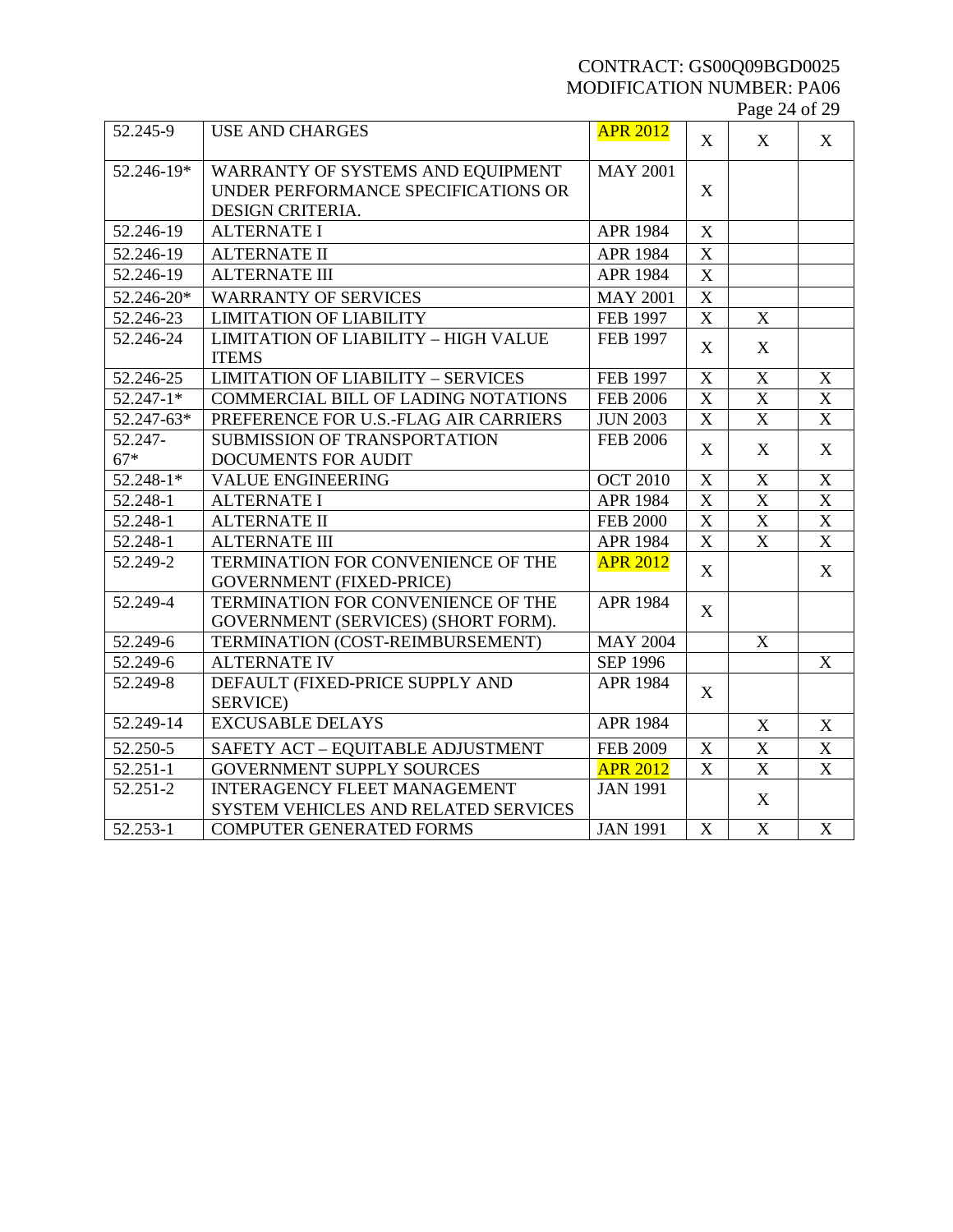| <b>CLAUSE</b>       | <b>TITLE</b>                       | <b>DATE</b>         | FP                      | <b>COST</b> | TM |
|---------------------|------------------------------------|---------------------|-------------------------|-------------|----|
| NO.                 |                                    |                     |                         |             |    |
| 52.212-4            | CONTRACT TERMS AND CONDITIONS -    | <b>FEB 2012</b>     | X                       |             |    |
|                     | <b>COMMERCIAL ITEMS</b>            |                     |                         |             |    |
| 52.212-4            | <b>ALTERNATE I</b>                 | <b>OCT 2008</b>     |                         |             | X  |
| 52.212-5            | CONTRACT TERMS AND CONDITIONS      | <b>JUL 2012</b>     |                         |             |    |
|                     | REQUIRED TO IMPLEMENT STATUTES OR  |                     | X                       |             |    |
|                     | EXECUTIVE ORDERS-COMMERCIAL ITEMS  |                     |                         |             |    |
| 52.212-5            | <b>ALTERNATE I</b>                 | <b>FEB 2000</b>     | X                       |             |    |
| 52.212-5            | <b>ALTERNATE II</b>                | <b>JUL 2012</b>     | X                       |             |    |
| <del>52.244-6</del> | <b>SUBCONTRACTS FOR COMMERCIAL</b> | <del>DEC 2010</del> | $\overline{\textbf{X}}$ | Χ           |    |

11. UPDATE and REMOVE clauses in Clause matrix at I.2.1:

#### 12. REPLACE I.9 FAR Clause 52.232-32\* PERFORMANCE-BASED PAYMENT (JAN 2008), WITH FAR Clause 52.232-32\* PERFORMANCE-BASED PAYMENT (APR 2012) in full text.

PERFORMANCE-BASED PAYMENTS (APR 2012)

(a) *Amount of payments and limitations on payments*. Subject to such other limitations and conditions as are specified in this contract and this clause, the amount of payments and limitations on payments shall be specified in the contract's description of the basis for payment.

(b) *Contractor request for performance-based payment*. The Contractor may submit requests for payment of performance-based payments not more frequently than monthly, in a form and manner acceptable to the Contracting Officer. Unless otherwise authorized by the Contracting Officer, all performance-based payments in any period for which payment is being requested shall be included in a single request, appropriately itemized and totaled. The Contractor's request shall contain the information and certification detailed in paragraphs (l) and (m) of this clause.

(c) *Approval and payment of requests.*

(1) The Contractor shall not be entitled to payment of a request for performance based payment prior to successful accomplishment of the event or performance criterion for which payment is requested. The Contracting Officer shall determine whether the event or performance criterion for which payment is requested has been successfully accomplished in accordance with the terms of the contract. The Contracting Officer may, at any time, require the Contractor to substantiate the successful performance of any event or performance criterion which has been or is represented as being payable.

(2) A payment under this performance-based payment clause is a contract financing payment under the Prompt Payment clause of this contract and not subject to the interest penalty provisions of the Prompt Payment Act. The designated payment office will pay approved requests on the \_\_\_\_\_\_\_\_\_ *[Contracting Officer insert day as prescribed by agency head; if not prescribed, insert "30th"*] day after receipt of the request for performance-based payment by the designated payment office. However, the designated payment office is not required to provide payment if the Contracting Officer requires substantiation as provided in paragraph (c)(1) of this clause, or inquires into the status of an event or performance criterion, or into any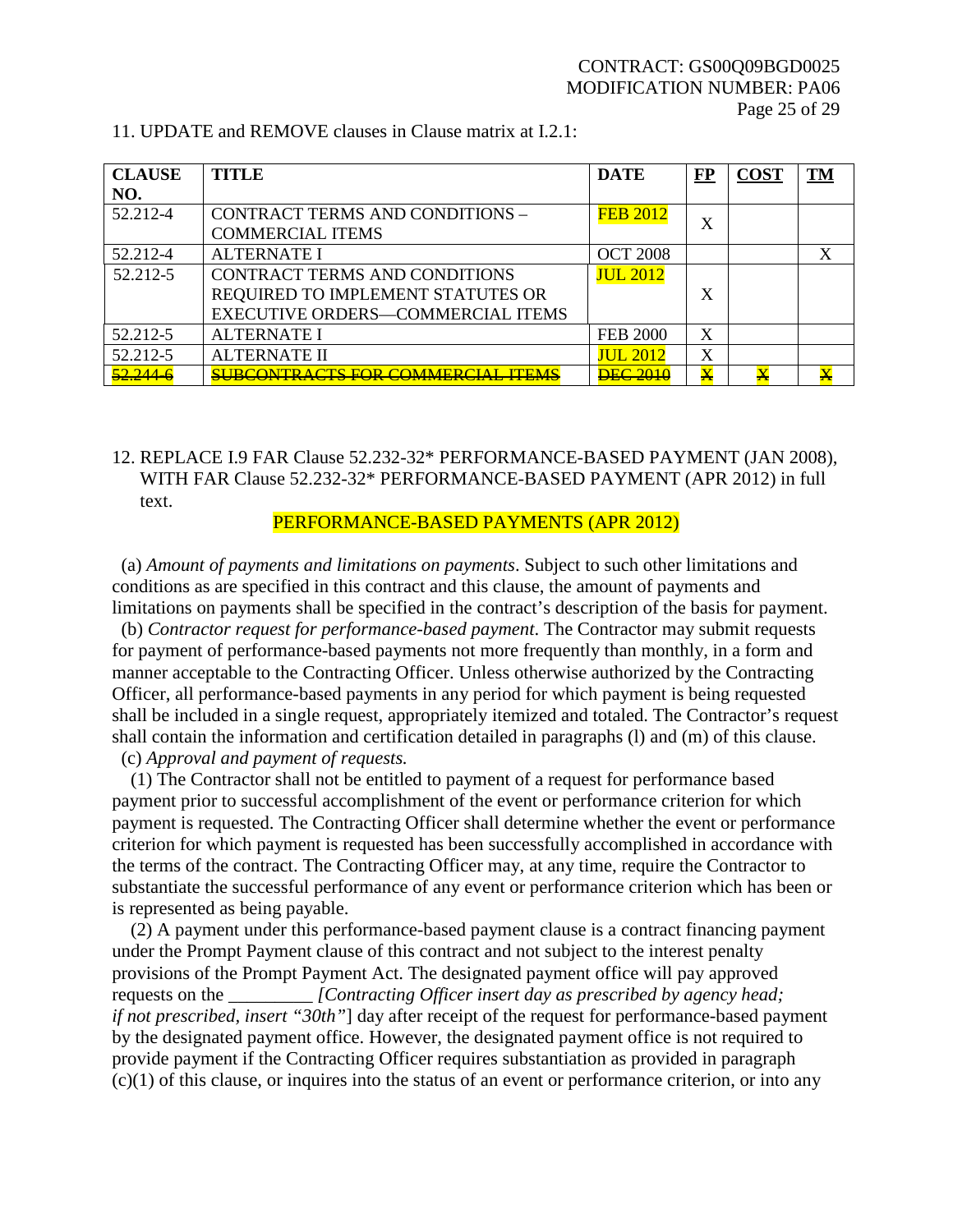of the conditions listed in paragraph (e) of this clause, or into the Contractor certification. The payment period will not begin until the Contracting Officer approves the request.

(3) The approval by the Contracting Officer of a request for performance-based payment does not constitute an acceptance by the Government and does not excuse the Contractor from performance of obligations under this contract.

(d) *Liquidation of performance-based payments.*

(1) Performance-based finance amounts paid prior to payment for delivery of an item shall be liquidated by deducting a percentage or a designated dollar amount from the delivery payment. If the performance-based finance payments are on a delivery item basis, the liquidation amount for each such line item shall be the percent of that delivery item price that was previously paid under performance-based finance payments or the designated dollar amount. If the performance-based finance payments are on a whole contract basis, liquidation shall be by either pre-designated liquidation amounts or a liquidation percentage.

(2) If at any time the amount of payments under this contract exceeds any limitation in this contract, the Contractor shall repay to the Government the excess. Unless otherwise determined by the Contracting Officer, such excess shall be credited as a reduction in the unliquidated performance-based payment balance(s), after adjustment of invoice payments and balances for any retroactive price adjustments.

(e) *Reduction or suspension of performance-based payments*. The Contracting Officer may reduce or suspend performance-based payments, liquidate performance-based payments by deduction from any payment under the contract, or take a combination of these actions after finding upon substantial evidence any of the following conditions:

(1) The Contractor failed to comply with any material requirement of this contract (which includes paragraphs (h) and (i) of this clause).

(2) Performance of this contract is endangered by the Contractor's—

(i) Failure to make progress; or

(ii) Unsatisfactory financial condition.

(3) The Contractor is delinquent in payment of any subcontractor or supplier under this contract in the ordinary course of business.

(f) *Title.*

(1) Title to the property described in this paragraph (f) shall vest in the Government. Vestiture shall be immediately upon the date of the first performance-based payment under this contract, for property acquired or produced before that date. Otherwise, vestiture shall occur when the property is or should have been allocable or properly chargeable to this contract.

(2) "Property," as used in this clause, includes all of the following described items acquired or produced by the Contractor that are or should be allocable or properly chargeable to this contract under sound and generally accepted accounting principles and practices:

(i) Parts, materials, inventories, and work in process;

(ii) Special tooling and special test equipment to which the Government is to acquire title;

(iii) Nondurable (*i.e.,* noncapital) tools, jigs, dies, fixtures, molds, patterns, taps, gauges, test equipment and other similar manufacturing aids, title to which would not be obtained as special tooling under paragraph  $(f)(2)(ii)$  of this clause; and

(iv) Drawings and technical data, to the extent the Contractor or subcontractors are required to deliver them to the Government by other clauses of this contract.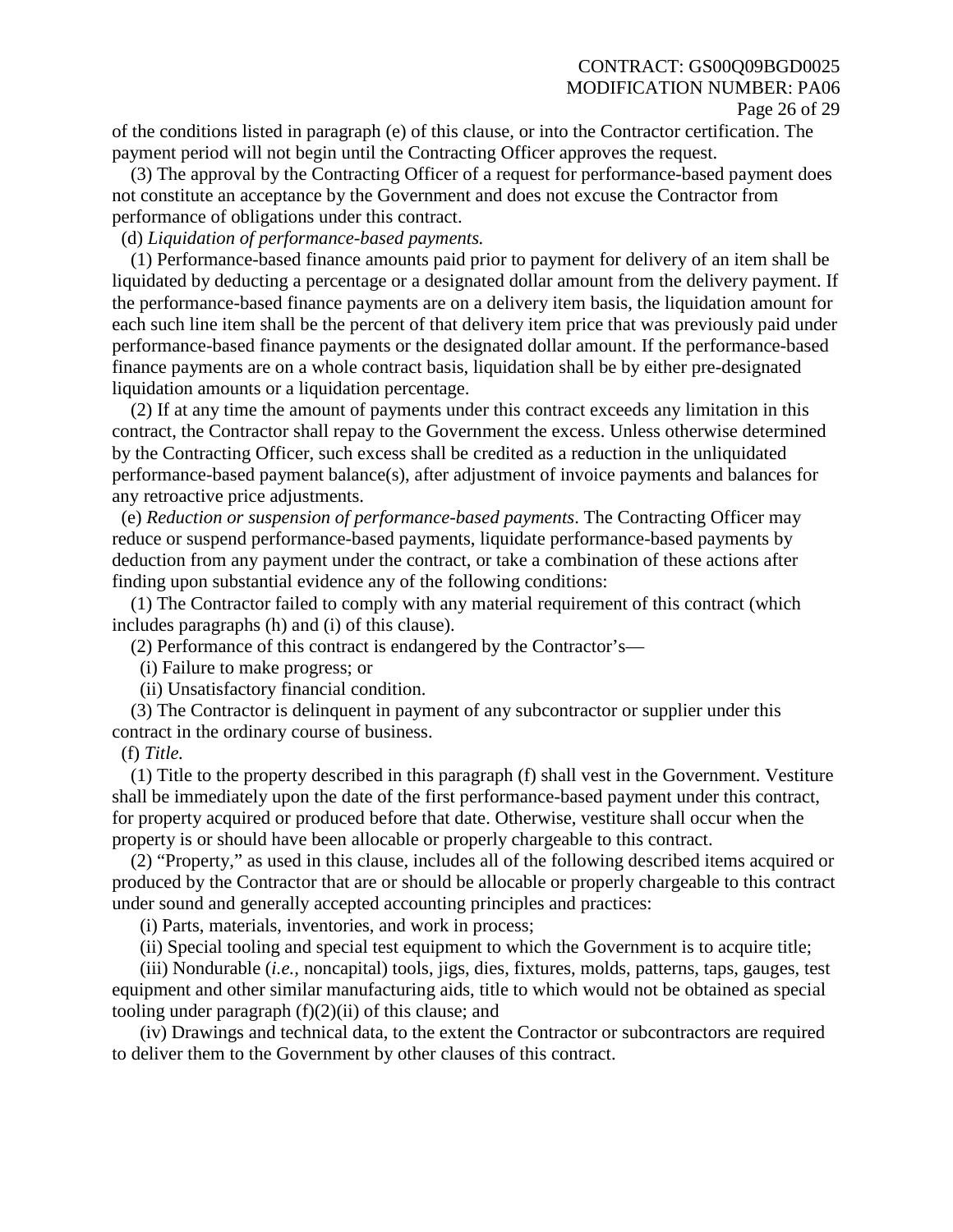(3) Although title to property is in the Government under this clause, other applicable clauses of this contract (*e.g.,* the termination clauses) shall determine the handling and disposition of the property.

(4) The Contractor may sell any scrap resulting from production under this contract, without requesting the Contracting Officer's approval, provided that any significant reduction in the value of the property to which the Government has title under this clause is reported in writing to the Contracting Officer.

(5) In order to acquire for its own use or dispose of property to which title is vested in the Government under this clause, the Contractor shall obtain the Contracting Officer's advance approval of the action and the terms. If approved, the basis for payment (the events or performance criteria) to which the property is related shall be deemed to be not in compliance with the terms of the contract and not payable (if the property is part of or needed for performance), and the Contractor shall refund the related performance-based payments in accordance with paragraph (d) of this clause.

(6) When the Contractor completes all of the obligations under this contract, including liquidation of all performance-based payments, title shall vest in the Contractor for all property (or the proceeds thereof) not—

(i) Delivered to, and accepted by, the Government under this contract; or

(ii) Incorporated in supplies delivered to, and accepted by, the Government under this contract and to which title is vested in the Government under this clause.

(7) The terms of this contract concerning liability for Government-furnished property shall not apply to property to which the Government acquired title solely under this clause.

(g) *Risk of loss*. Before delivery to and acceptance by the Government, the Contractor shall bear the risk of loss for property, the title to which vests in the Government under this clause, except to the extent the Government expressly assumes the risk. If any property is lost (see 45.101), the basis of payment (the events or performance criteria) to which the property is related shall be deemed to be not in compliance with the terms of the contract and not payable (if the property is part of or needed for performance), and the Contractor shall refund the related performancebased payments in accordance with paragraph (d) of this clause.

(h) *Records and controls*. The Contractor shall maintain records and controls adequate for administration of this clause. The Contractor shall have no entitlement to performance-based payments during any time the Contractor's records or controls are determined by the Contracting Officer to be inadequate for administration of this clause.

(i) *Reports and Government access*. The Contractor shall promptly furnish reports, certificates, financial statements, and other pertinent information requested by the Contracting Officer for the administration of this clause and to determine that an event or other criterion prompting a financing payment has been successfully accomplished. The Contractor shall give the Government reasonable opportunity to examine and verify the Contractor's records and to examine and verify the Contractor's performance of this contract for administration of this clause.

(j) *Special terms regarding default*. If this contract is terminated under the Default clause, (1) the Contractor shall, on demand, repay to the Government the amount of unliquidated performance-based payments, and (2) title shall vest in the Contractor, on full liquidation of all performance-based payments, for all property for which the Government elects not to require delivery under the Default clause of this contract. The Government shall be liable for no payment except as provided by the Default clause.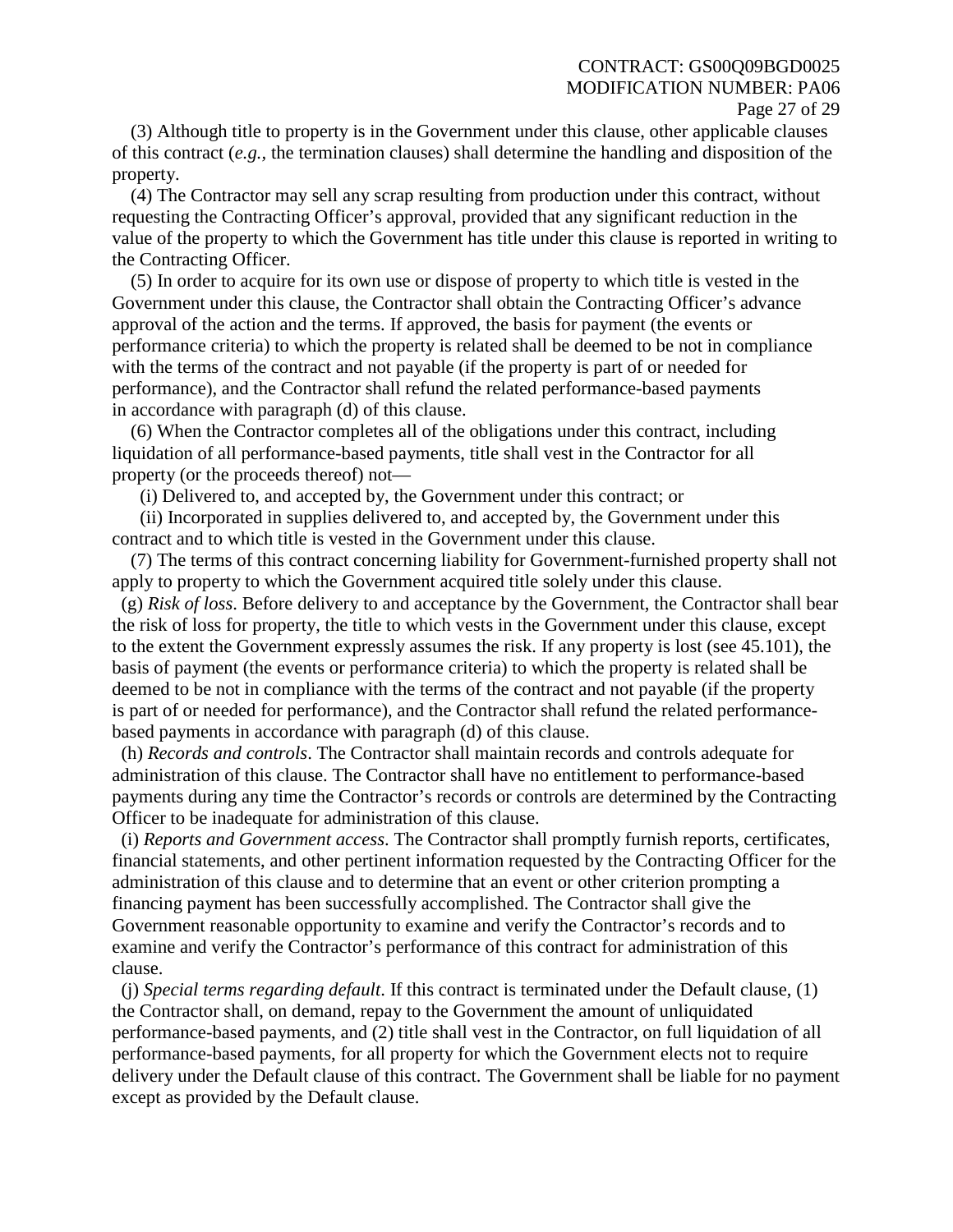(k) *Reservation of rights.*

(1) No payment or vesting of title under this clause shall—

(i) Excuse the Contractor from performance of obligations under this contract; or

(ii) Constitute a waiver of any of the rights or remedies of the parties under the contract.

(2) The Government's rights and remedies under this clause—

(i) Shall not be exclusive, but rather shall be in addition to any other rights and remedies provided by law or this contract; and

(ii) Shall not be affected by delayed, partial, or omitted exercise of any right, remedy, power, or privilege, nor shall such exercise or any single exercise preclude or impair any further exercise under this clause or the exercise of any other right, power, or privilege of the Government.

(l) *Content of Contractor's request for performance-basedpayment*. The Contractor's request for performance-based payment shall contain the following:

(1) The name and address of the Contractor;

(2) The date of the request for performance-based payment;

(3) The contract number and/or other identifier of the contract or order under which the request is made;

(4) Such information and documentation as is required by the contract's description of the basis for payment; and

(5) A certification by a Contractor official authorized to bind the Contractor, as specified in paragraph (m) of this clause.

(m) *Content of Contractor's certification*. As required in paragraph (l)(5) of this clause, the Contractor shall make the following certification in each request for performance-based payment:

I certify to the best of my knowledge and belief that—

(1) This request for performance-based payment is true and correct; this request (and attachments) has been prepared from the books and records of the Contractor, in accordance with the contract and the instructions of the Contracting Officer;

(2) (Except as reported in writing on \_\_\_\_\_\_\_\_\_\_), all payments to subcontractors and suppliers under this contract have been paid, or will be paid, currently, when due in the ordinary course of business;

(3) There are no encumbrances (except as reported in writing on  $\qquad$ ) against the property acquired or produced for, and allocated or properly chargeable to, the contract which would affect or impair the Government's title;

(4) There has been no materially adverse change in the financial condition of the Contractor since the submission by the Contractor to the Government of the most recent written information dated ; and

(5) After the making of this requested performance-based payment, the amount of all payments for each deliverable item for which performance-based payments have been requested will not exceed any limitation in the contract, and the amount of all payments under the contract will not exceed any limitation in the contract.

(End of clause)